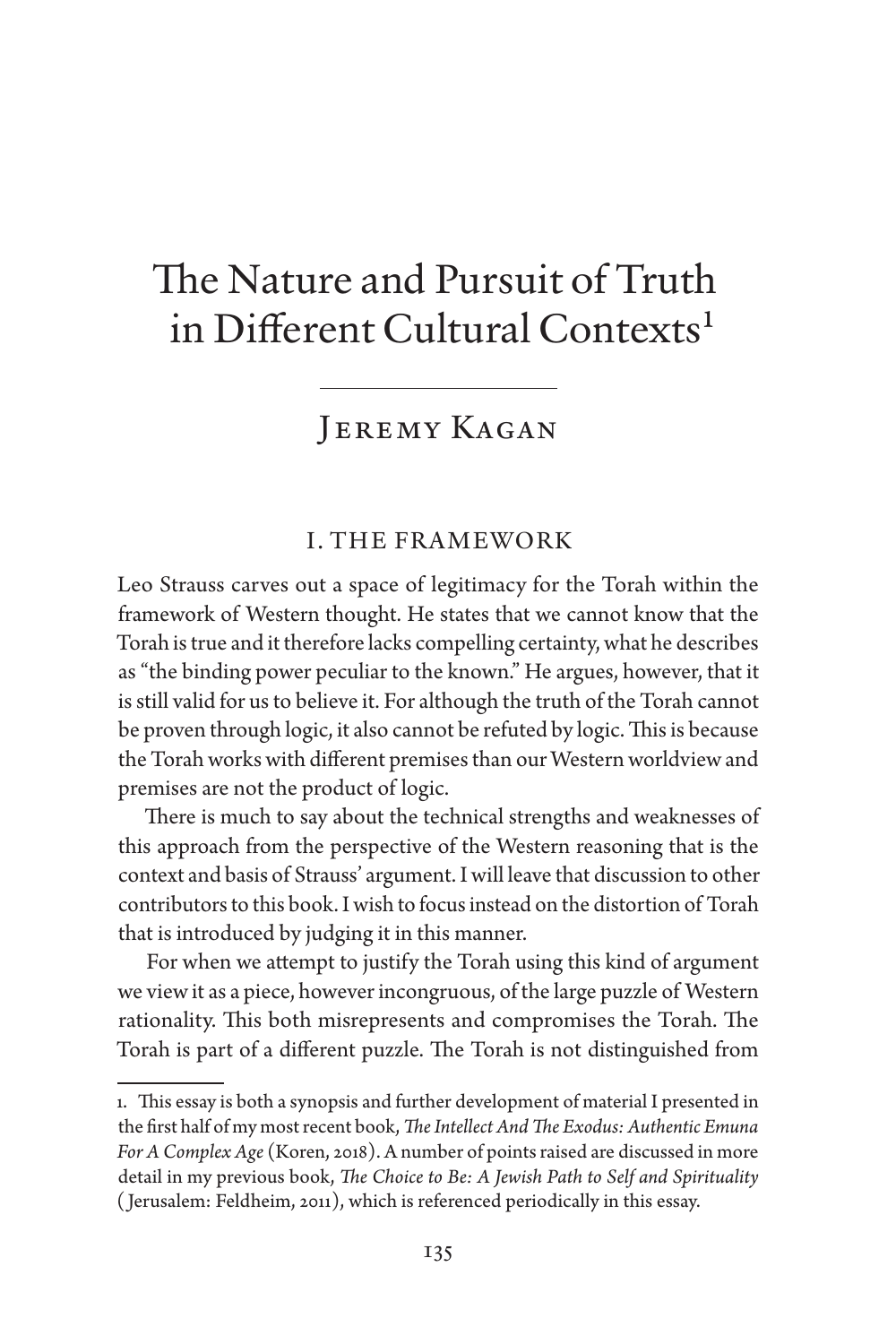the Western philosophical vision merely by its differing premises. Rather, it emerged from a cultural context that engaged reality in a completely different way.

Western culture, beginning with the Greeks, anchored human consciousness in the intellect so that we structure our perception of reality through that capacity, with its very specific view of truth. Implicit in that mode of truth is the manner in which truth is reached – abstract reason and its more recent extension, scientific experimentation. The Torah's origins, however, reach back to the ancient civilizations of the Near East, when our consciousness was centered in a more essential area of personality, experiencing and interpreting reality through a very different lens.

That radically different experience implied its own concept of truth and how to attain it, which remains the defining mode of truth in the Torah. Rational thinking plays an important role in that quest, one of growing significance under the influence of Western society. But that rationality is and always will be part of a much larger picture and is deployed within a very different context of experience and thought.<sup>2</sup> This ancient form of truth has no less of a claim to validity than that of the Western model.

For although our present intellectual center has given us enormous power to manipulate our physical environment – something we interpret as establishing its objective authenticity – whatever truth modernity has is incomplete. More precisely, it is the truth of an incomplete engagement of reality. Processing experience through the intellect has cut us off from much of the depth and richness of human personality, the facets of reality accessible by these deeper aspects of self, and the forms of truth and modes of affecting our environment consistent with these depths.<sup>3</sup> Rather than

3. The Torah's vision of reality is also validated by man's ability to powerfully impact

<sup>2.</sup> *Shabbat* 31a–b: "Rabbah bar Rav Huna said, 'All who have Torah but lack the fear of heaven are like a manager who was given the inner keys but was not given the outer keys. How will he enter?' Rabbi Yannai announced, 'Pity the one who has no house but has made a gate to the house.'" In this passage, *Torah* means understanding. Rabbah bar Rav Huna's position is that true understanding is only accessible when it comes in a context of man's awareness of his utter dependence upon God for existence. In other words, one cannot truly understand what he knows except in that context. Rabbi Yannai goes much further. He identifies the fear of heaven as the house (his dwelling, meaning his actual existence or being) with understanding no more than a gate to that house. Maharal in *Tiferet Yisrael* ch. 10 identifies Western rationalism with one that "has no house but has made a gate to the house." See note 10.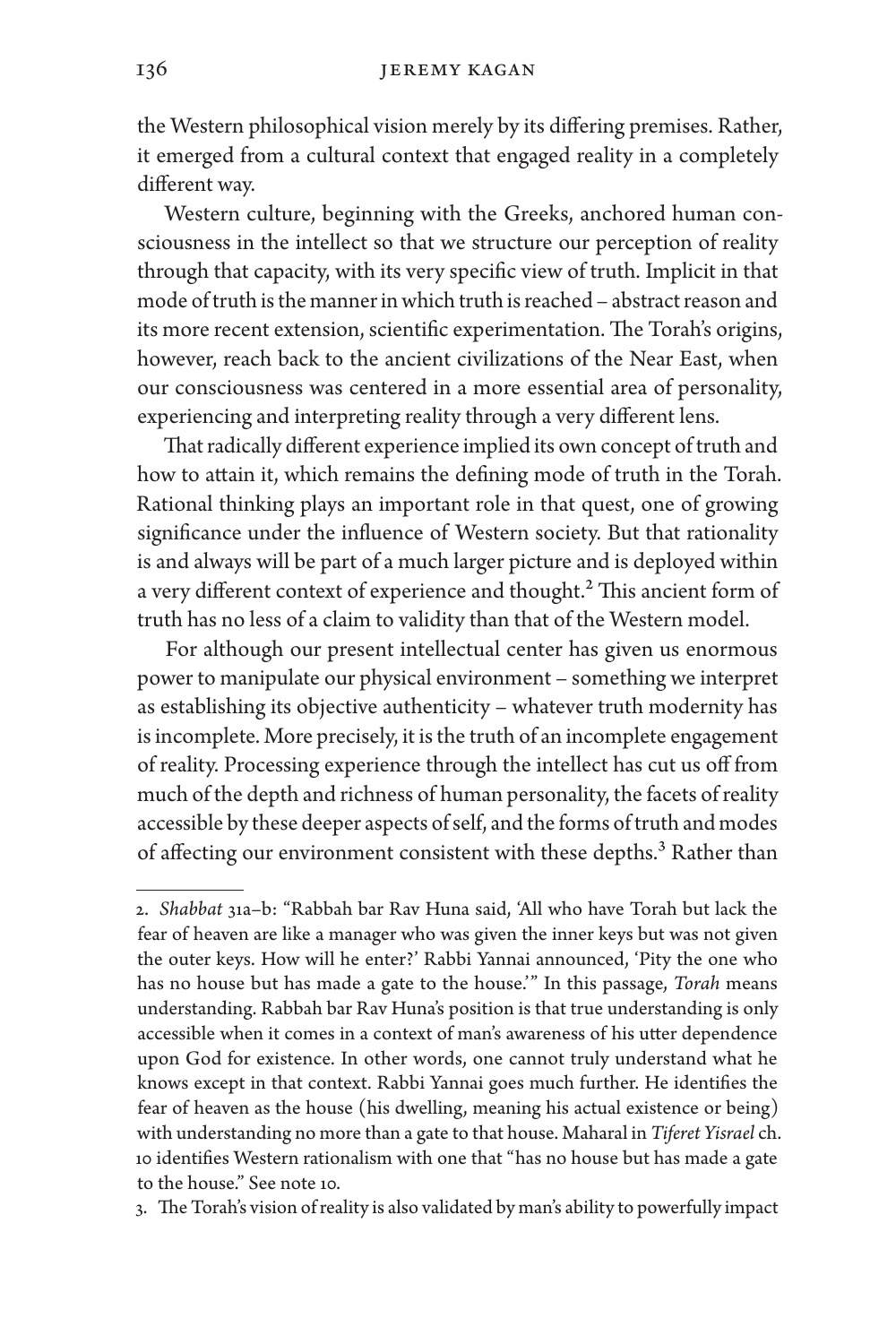struggling to justify Torah in Western terms, we would do better to let the Torah be our gateway to these aspects of self – which have become obscured by Western consciousness – and allow Torah to justify itself on its own terms.

I do not mean by this to suggest that we somehow regress to a more ancient form of consciousness. Even were such a thing desirable, it is not possible. We have no choice but to live in the age into which we are born, experiencing reality refracted through the prism of that facet of personality which structures self in our time. In our case, this means through abstract rationality and autonomous individuality. But we need not be restricted to these exclusively. We can relate to them with sufficient detachment that they add perspective rather than confining and truncating our engagement of reality.

The historian Thorkild Jacobsen, in an effort to nudge people toward more openness in this regard, begins his masterpiece on ancient Mesopotamian religious experience, *The Treasures of Darkness*, with a quote from the seventeenth-century theologian Thomas Traherne: "Men do mightily wrong themselves when they refuse to be present in all ages and neglect to see the beauty of all kingdoms." The Torah would have us formulate this thought more strongly saying that it is *imperative* that we "see the beauty of all kingdoms." This is because we cannot recognize purpose in the long history of civilization's cultural development without seeing that it has given us distinct experiences of self and reality that have forced us to uncover new layers of meaning and truth.4

What is this "more essential area of personality" that centered consciousness in earlier times and provided the basis for religious consciousness? What defines truth for that mode of awareness? How is it attained

his physical environment in the manner consistent with Torah – that is, indirectly through his relationship with God (at least, according to Torah). In this chapter we will not discuss this aspect because it would require us to rely on testimony from the Torah, the truth of which is our topic. It is, however, an important consideration because if the Torah's claim on this point is accepted, it counters the Western claim to unique truth based on the success of science and technology.

<sup>4.</sup> See, for example, Rav Tzadok Ha-Kohen, *Resisei Laylah ot* 57, based on *Pesachim* 87b, that the Jews were exiled to gather converts. Rav Tzadok understands "converts" to also be figurative, referring to the unique strengths of the nations which need to be transformed to the service of sanctity. In *Pri Tzaddik*, *Balak ot* 2, Rav Tzadok interprets this to mean the unique understanding of each society and the need to transform and harness it to Torah.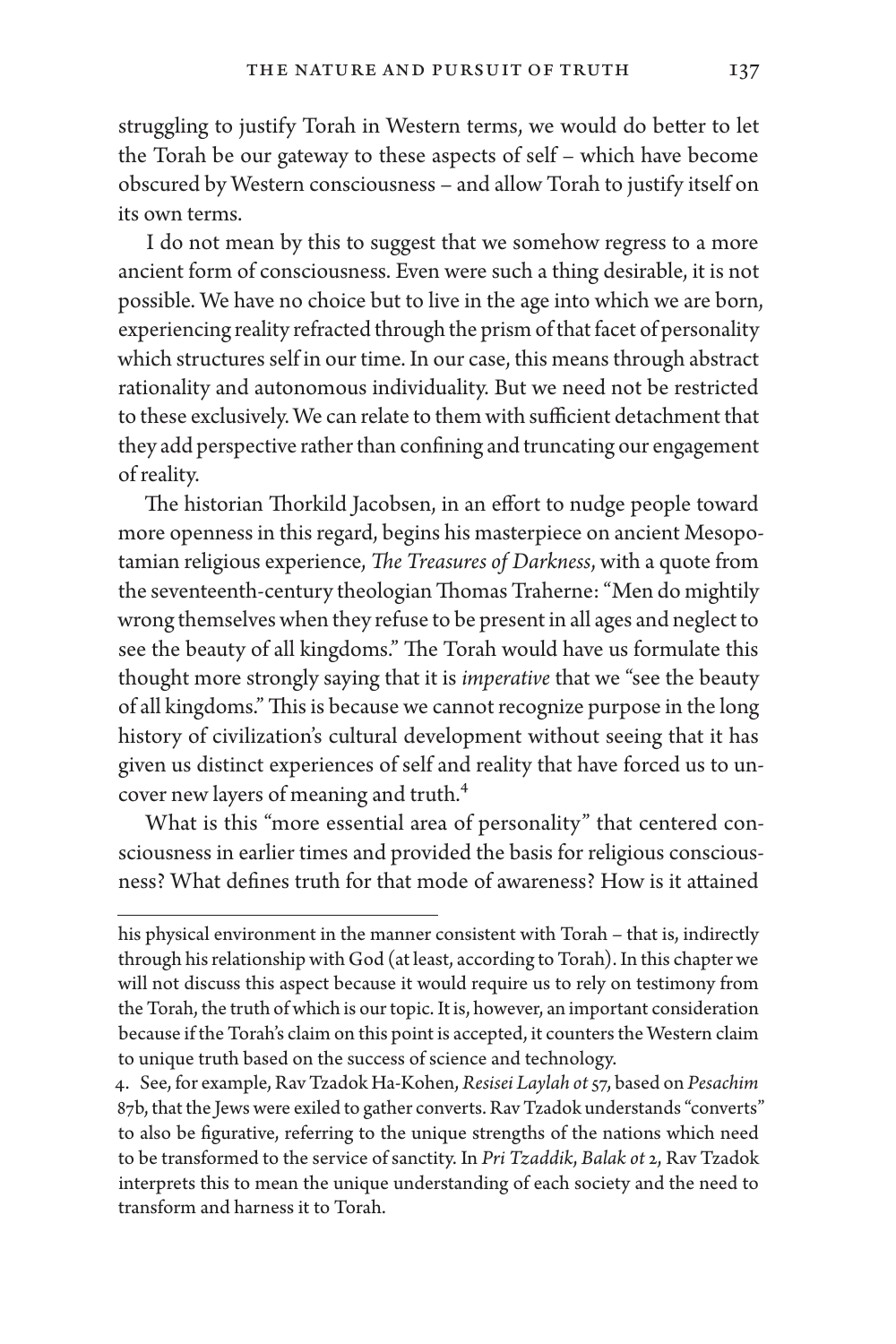and what is the basis of its legitimacy? To answer these questions in a way that will allow us to appreciate the relevance of this past form of awareness and the validity of its approach to truth, we need to address these questions in the context of the changing nature of consciousness over historical time, the process driving this change, and its influence on our assumptions about reality. First, however, we must examine our present cultural context to understand how it biases our view of our topic.

### II. THE PERSPECTIVE OF MODERNITY

Every civilization has certain fundamental premises upon which its outlook is founded. The cultural history of a civilization is the process through which these underlying premises work themselves out in increasingly unadulterated forms artistically, socially, and intellectually.<sup>5</sup> Karsten Harries, a towering genius I encountered at Yale, identifies the defining characteristic of modernity, the present iteration of Western culture, as the awareness of perspective: that all outlooks, whether visual, intellectual, or moral, are determined by a point of view.<sup>6</sup>

Copernicus revealed the power inherent in perspectival awareness when he revolutionized our sense of space by determining that only because we view the Sun's movement from the earth does it appear to go around us while, in actuality, the functional center of our solar system is the Sun. The ideal of transcending individual perspective that Copernicus built on so successfully introduced a new concept of truth that unleashed modern science.

While awareness of perspective empowers the sciences, its implications extend far beyond our understanding of physical reality. By revealing that our vantage point lacks privilege, any truth ascribed to man's views is undercut. For though awareness of perspective in physical settings invites us to attempt to remove subjective influences, there is a difference when investigating moral and philosophical issues. In matters of thought, once subjectivity is removed little or nothing is left. So regardless of how clear, fundamental, or universally held a moral ideal might be, modernity eliminates our ability to designate it as true or sacred in any meaningful sense.

<sup>5.</sup> As heard from Karsten Harries.

<sup>6.</sup> Professor Harries led an interdisciplinary class I took when I was at Yale. He was then the head of the Graduate Department of Philosophy. See Karsten Harries, *Infinity and Perspective* (Cambridge Massachusetts: MIT Press, 2001), p. 19.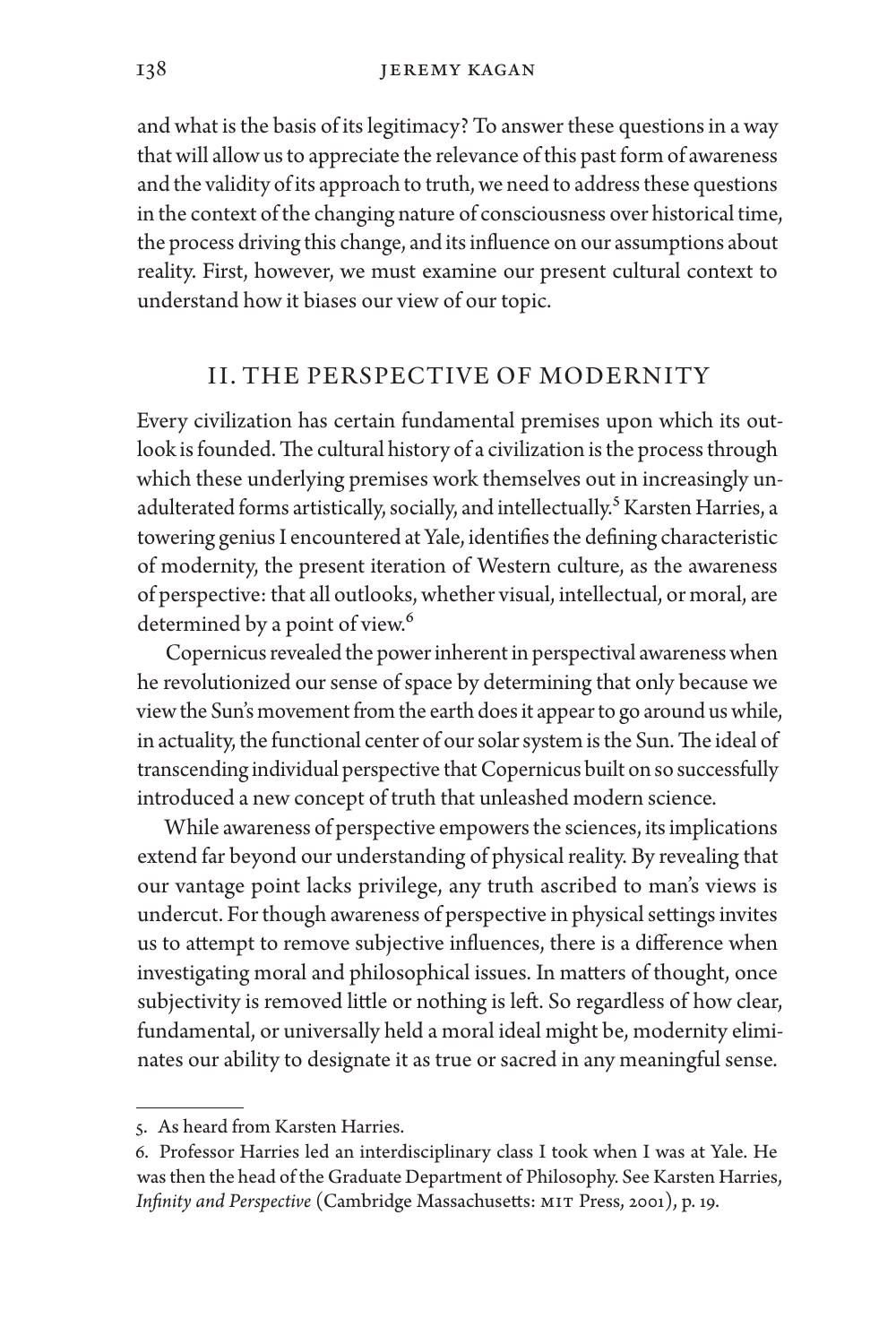Reacting to Copernicus, Kant sought to recover a semblance of broader truth by shrinking it to mean the intrinsic structure of observation. But Nietzsche, explicitly referencing Copernicus, declared all truth and morality arbitrary and meaningless.<sup>7</sup> The awareness of perspective which defines modernity and is the basis of its power comes hand in hand with nihilism. They are born of the same womb.

When Nietzsche equated modernity's loss of truth with the death of God he made explicit the fundamental opposition of modernity to faith.<sup>8</sup> It is important to be aware of this as we try to understand the foundations of the Torah and faith generally, but especially when analyzing Strauss' effort to give legitimacy to faith. For Strauss' suggestion that the issue rests upon subtle logical arguments misses the fact that the topic is being explored in a context in which we are culturally determined to dismiss faith as nostalgia.<sup>9</sup> We unthinkingly associate the beginning and basis of civilization with the Greeks. They identified existence with thought, which leaves us with intellect as the only conceivable tool for the pursuit of truth. In this context, modernity's perspectival awareness, though it "kills God," must be accepted as the latest stage in man's process of enlightenment. Faith would require the intentional forgetting of this truth, an ignoble lie.

Understanding Western cultural development in the larger context of civilizations stretching back to the ancient Near East, however, gives a new perspective on perspective. More than marking off modernity, perspectival awareness is revealed to be the purified expression of the essential kernel of Western civilization's general turn to the intellect. Rather than an inescapable advance in enlightenment, it is the logical conclusion of a specific manner of engaging reality. Though it has genuine strengths in terms of the control it gives us over the physical world, on its own it restricts our focus to a shallow subset of existence – something akin to examining a clothed person with our eyes alone and concluding he is made of cotton.

Any substantive defense of faith, then, must reach beyond the Greeks to the earlier Near Eastern cultures out of which Torah emerged. Because those cultures identified reality with the experience of being rather than

<sup>7.</sup> Friedrich Nietzsche, *On the Genealogy of Morals and Ecce Homo* (New York: Vintage, 1989), p. 155.

<sup>8.</sup> Friedrich Nietzsche, *The Gay Science*, in *The Portable Nietzsche* (New York: Viking, 1959), pp. 95–96.

<sup>9.</sup> Harries, *Infinity and Perspective*, p. 3.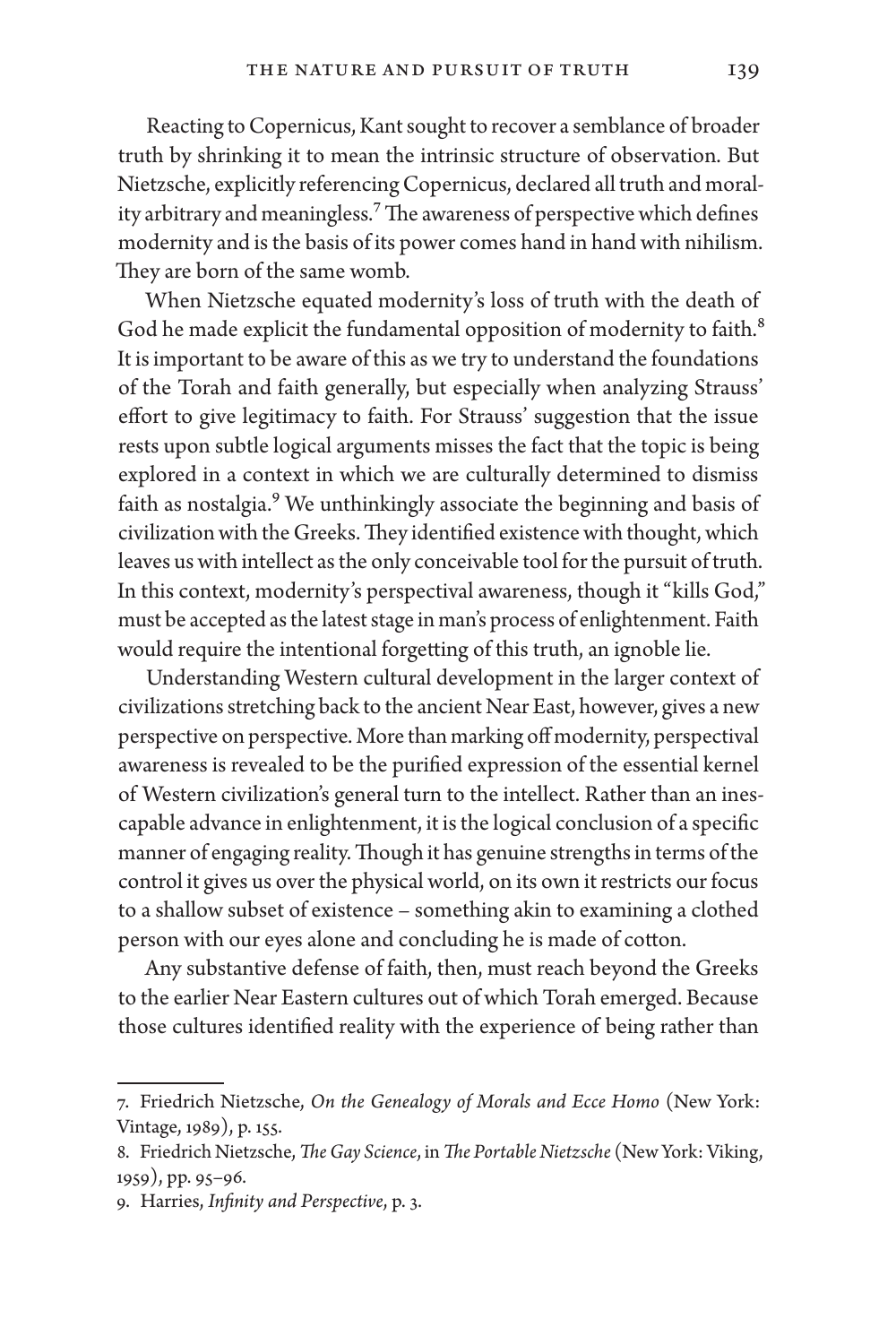thought, they determined truth through means other than the intellect. In this view, faith rests not on dishonest, nostalgic forgetfulness – quite the opposite, it comes through remembering that which has been forgotten: how to engage being, our experience of existence, rather than confusing or conflating it with rational thought.<sup>10</sup>

In order to gain any understanding of these ancient societies and the process by which our present cultural milieu has developed, it is important to know that Copernicus' reliance on perspective, which marks such an important transition into modernity, was not modernity's true beginning. For perspective was not an isolated or fortuitous discovery of Copernicus.<sup>11</sup> It grew out of developments that were in motion beginning hundreds of years before him – in changes in the conceptualization of God and self, the application of mathematics to visualization in art, and advances in philosophy.12 In other words, perspectival awareness, like all foundational cultural innovations in history, emerged organically from changes in the whole manner of our perception of reality and self.

This is because the sum total of a culture's engagement of reality forms the inner context to all of our thinking and prepares, catalyzes, and determines our understanding and convictions about the nature of reality and truth. If there is a change in the defining character of culture it can only be because the nature of people's engagement of reality has changed.<sup>13</sup>

<sup>10.</sup> See Maharal, *Tiferet Yisrael*, *Perek* 10. Maharal here discusses the gemara *Shabbat* referenced in note 2 – that someone with knowledge but lacking fear of heaven is like one who lacks a house but has built a gate to a house. Fear of heaven is compared to one's dwelling, his actual existence. Fear of heaven essentially means minimizing the ego awareness in order to clear the path to allow one to experience God as All-Being and, therefore, the basis of all being including one's own, while the purpose of knowledge is to expand our ability to grasp this. Self and understanding are pared down to a portal through which God is manifest and a basis for recognizing/ experiencing the omnipotence of God. See also *Shabbat* 88a with Maharal, *Tiferet Yisrael*, *Perek* 29. We will explore this more fully later in this essay when we define Torah's mode of pursuing truth.

<sup>11.</sup> Op. cit. pp. 15–19. Here Harries is arguing with Alexander Koyré's position laid out in *From the Closed World to the Infinite Universe* that sixteenth-century science was the origin of the modern mindset rather than its consequence. The distinction is subtle but crucial to the argument advanced in this chapter.

<sup>12.</sup> Among others, Prof. Harries examines the sermons of Meister Eckhart, Leon Battista Alberti's *On Painting*, and the philosophical works of Nicholas of Cusa, an early fifteenth-century cardinal.

<sup>13.</sup> In this essay I wish to extend this insight of Karsten Harries to our understanding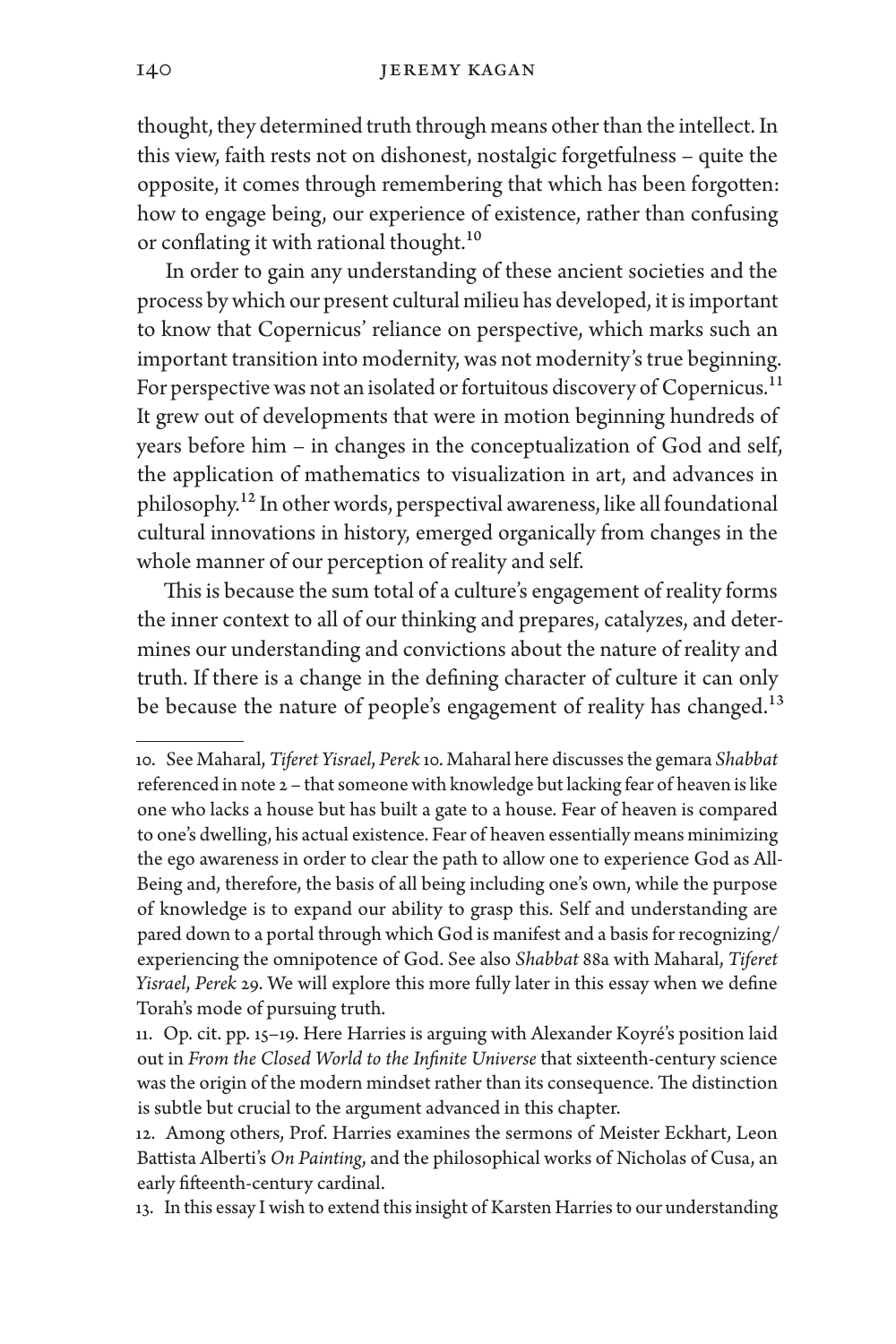This means that to appreciate these ancient civilizations and understand the transition to the more familiar cultures of the West, we will need to penetrate to the essential basis of this underlying engagement of reality and the forces driving it to change.

#### III. CHANGES IN CONSCIOUSNESS

We will investigate the evolving nature of consciousness across history using a Torah framework. I learned of the Torah's approach to this topic from Rav Moshe Shapira (d. 2017), the second towering genius whose path I crossed. He was one of the most influential Orthodox thinkers of his age in the philosophic and esoteric branches of Torah.

The Torah approach to the development of consciousness focuses on the succession of empires that dominated civilization and conquered the Jews, forcing them to adapt monotheism to an ever changing cultural context and mindset. Babylon, Persia, Greece, and Rome each remade civilization in the image of its national culture.<sup>14</sup> Each was animated by a different primary character trait or inclination, engaging and interpreting reality through the lens of that trait.<sup>15</sup>

With this formulation the Sages identify aspects of human personality as the underlying quality that Karsten Harries had spoken about as uniquely defining a culture. With this the Torah interprets reality through the prism of humanity as opposed to the more abstract treatment I was used to from Yale. This humanistic approach, so opposite the ideal of modern rationalism to eliminate human perspective, is characteristic of the Torah vision generally and is a consequence of the fundamental divide between the Torah and the Western worldview – the Torah identifies reality and truth with being rather than ideas or rational structure. Torah pre-

of Torah and its place in the engagement of reality that characterized civilization at the time of Torah's emergence. Extending this approach over such a vast expanse of time produces a different kind of result because the shift in the nature of our engagement of reality is of another order of magnitude than that dealt with by Harries.

<sup>14.</sup> The sequence of four kingdoms is mentioned explicitly in Daniel chapters 2 and 7. The concept is ubiquitous in Midrash, see for example *Bereshit Rabbah* 2:4. See Maharal *Ner Mitzvah* [standard Israeli edition. pp. 7–21].

<sup>15.</sup> Outlining this in sufficient detail to be meaningful would redirect this chapter away from its intended purpose. For an extensive discussion see my book *The Choice to Be*, section III.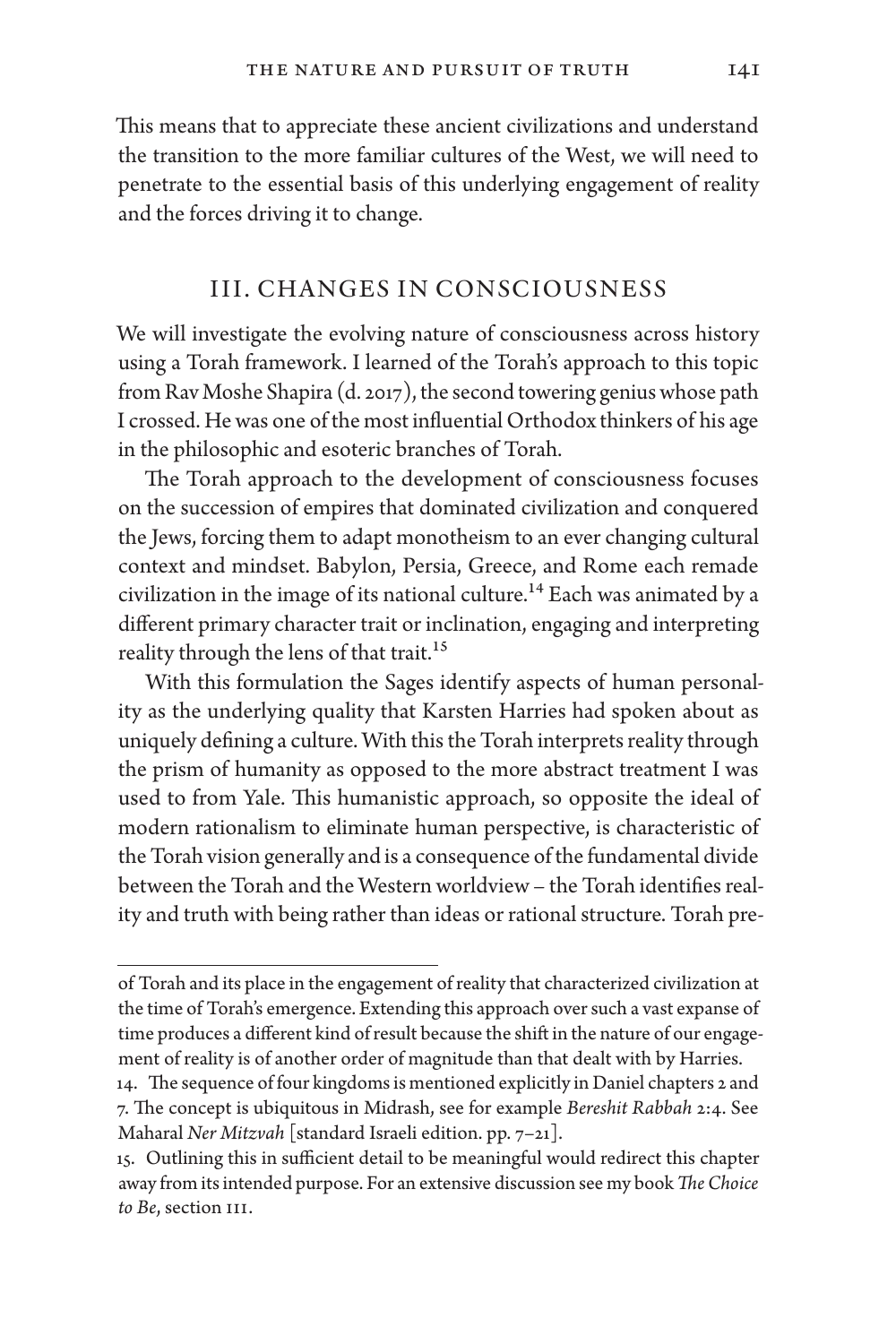sumes that interpreting reality specifically through the being of humanity is both appropriate and necessary because Torah understands that God creates in *Tzelem Elokim* (His image) both existence as a whole and man in particular.<sup>16</sup> So man's being parallels and models that of reality.<sup>17</sup>

What makes this Torah approach to cultural evolution particularly fitting to our topic is its added level of context relative to a classic Western view. In my day at Yale, with the exception of a few exotic courses, any discussion of civilization began from the Greeks. The view of the Sages, however, stretches back to include the Near Eastern societies that created and developed civilization during the thousands of years that preceded the Golden Age of Greece. We need this added context to both investigate the roots of the Torah and to bring into focus the particularity of the West's vision of truth.

# THE MATURING OF HUMANITY

The progression of traits that characterize these empires roughly parallels those centering an individual as he develops from childhood through adulthood.18 In other words, over historical time humanity, in the context of civilization, goes through a developmental process which echoes that of an individual.<sup>19</sup> The succession of empires that conquered civilization imposed cultures that reflected this advancing "maturity" of humanity.<sup>20</sup>

18. Maharal, *Ner Mitzvah*, p. 10–11.

<sup>16.</sup> Genesis 1:27. In this context *Tzelem Elokim* refers to the structure of our humanity paralleling the qualities which God reveals in and through creation. See Rav Moshe Chaim Luzzatto, *Daat Tevunot* 80.

<sup>17.</sup> *Peirush Ha-Malbim Tehillim* 139:16; Malbim, *Ramzei Ha-Mishkan* in *Shemot Parshat Terumah*. Intellect and free will (a deeper level of *Tzelem Elokim* than that referenced in the previous sentence) are the prerequisites for fulfilling the purpose of creation. Since in creation man uniquely possesses these qualities, existence is designed around our needs. Existence and man are structured in parallel so that we can understand and develop ourselves through understanding and developing the world, seeing ourselves mirrored in the world and the world mirrored in us.

<sup>19.</sup> For a detailed discussion of this see *The Choice to Be*, section III.

<sup>20.</sup> As we will explain in a moment, the process of maturation is one in which the center of personality shifts to ever higher (meaning less physical) aspects of personality. From a Torah perspective this increasing "maturity" is not to be confused with improvement. The Torah judges a society by the degree of purity with which it connects to monotheism. The ascending anchor of personality brought by the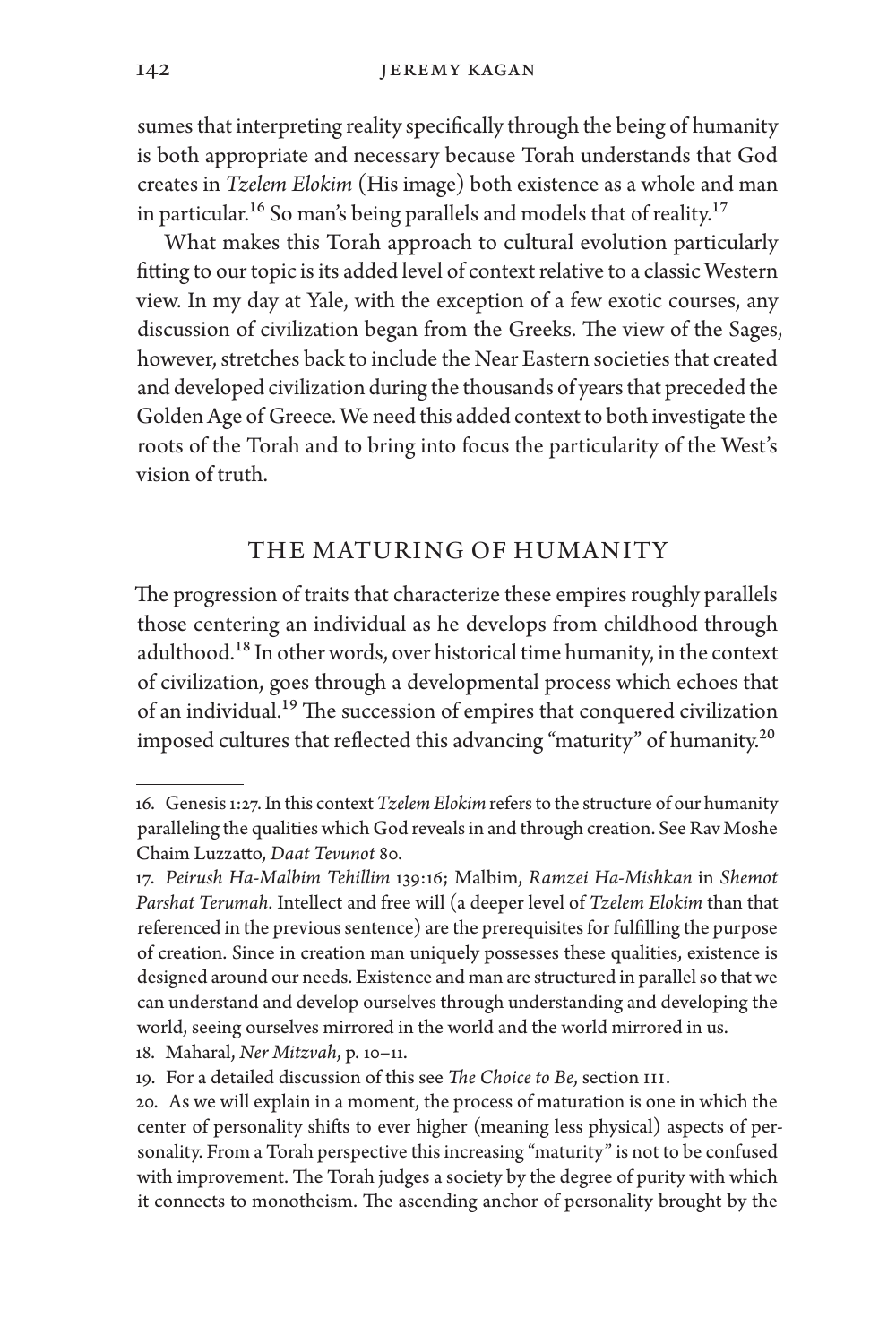The specific location of self in the structure of personality is not fixed. As individuals mature it moves to ever higher aspects. When our self first emerges in childhood, it is integrated and identified with our physical needs and desires. When a child says, "I want a piece of chocolate," he is totally present in the desire. But as we develop, the focus of our self slowly shifts to higher aspects. In adolescence we identify primarily with our sense of autonomous selfhood, and our need to assert individuality becomes paramount. Later still we can come to identify with our intellect to the point that our interpretation of reality becomes synonymous for us with our self.

This shifting of self also occurs in humanity as a whole over historical time in the context of civilization. When the center of personality moves in a society, it results in changes in the entire manner in which reality is engaged: our conscious interests, the nature of our experience of selfhood and reality, the form of our understanding, and our perception of truth and how to attain it. For these changes to be realized in a society's culture, new cultural forms and norms are needed. But culture possesses a lot of inertia. So significant movement in the location of self often requires a regime change before it is fully reflected in culture. The successive empires which conquered civilization each imposed a culture on civilization based on the character trait of its age, effectively bringing culture into sync with humanity's development.

Like the early development of an individual, as civilization was born in the Near East and mankind first entered into cities, our consciousness was enmeshed with our physical being and dominated by its influences. This firmly grounded our awareness in our material environment and blocked pure abstraction. Ideas were conceived in images – that is, together with their actual physical expression in specific form.<sup>21</sup> For example, though we

maturation of civilization does not necessarily bring it closer to true monotheism. Actually the opposite is the case. The early empires practiced idolatry whereas the later societies moved increasingly toward a spiritually empty materialism. This represents a decline as the earlier societies at least worshipped even if that worship was misdirected (See *Bereshit Rabbah* 68:14). As mentioned earlier, the significance of this process lies in the ever changing challenges the cultural environment presents to those seeking pure monotheism and the different facets of personality those people are forced to develop as a result.

<sup>21.</sup> Frankfort, "Myth and Reality," in *The Intellectual Adventure of Ancient Man*.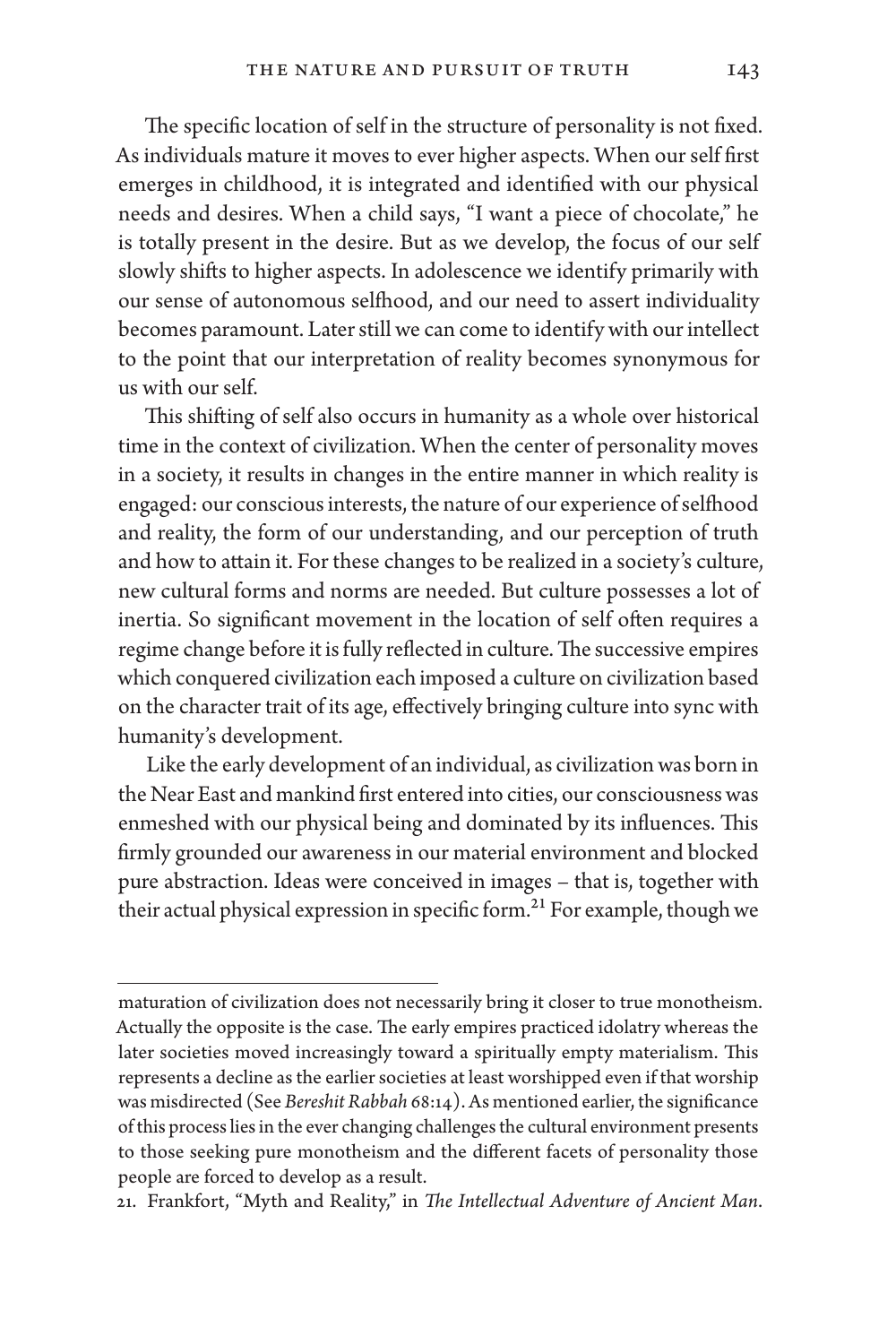could be aware of seven bushels of wheat being seven bushels, the abstract idea of the pure number seven would have been challenging to grasp.

Paradoxically, this very physicality made us more "spiritual." Our physically-based consciousness fostered a mode of comprehension which lacked the sharpness of abstract thinking. This left room in our awareness to experience a richness of being that extended beyond understanding. Because we were unable to clearly grasp or define our sense of self, our awareness was integrated with levels of consciousness that extended beyond individuality that were rightly perceived as the root of self. Because of our need to remain connected to our source, this fostered worship.

Academics often contend that worship originated from man projecting his internal experience outward. This is anachronistic – at least in relation to the overall religious instinct – as it overlooks the profound difference in the nature of consciousness in ancient times in contrast to the present. Since in ancient times the root of selfhood which transcends individual identity was experienced along with awareness of self, there was no need for projection. Rather than transcendence being a consequence of our projecting consciousness, our conscious self was intrinsically experienced as an extension from some transcendent source.

But this was the case only with respect to the general awareness of the transcendent connection. Because at this time we conceived our reality through concrete physical expressions, we projected each aspect of this inner experience onto concrete external phenomena or objects such as agriculture, storms, or the sun. This need to identify specific phenomena with transcendent awareness skewed our interpretation of that awareness toward polytheism, which universally characterized Near Eastern spirituality in its early period. The need for a physical base to all understanding also fostered the idolatrous form of the worship of that period.

But our awareness of levels of reality beyond individual self also provided the foundation for the eventual development of a more advanced form of spirituality. This development would have to await the emergence and application of some degree of abstract thinking, with its liberation of thought from specific expressions.

Though abstract thinking did not come to dominate human cognition until the time of Greek hegemony, we possessed the capability from early

Thorkild Jacobsen, *The Treasures of Darkness: A History of Mesopotamian Religion*, Chapter 1.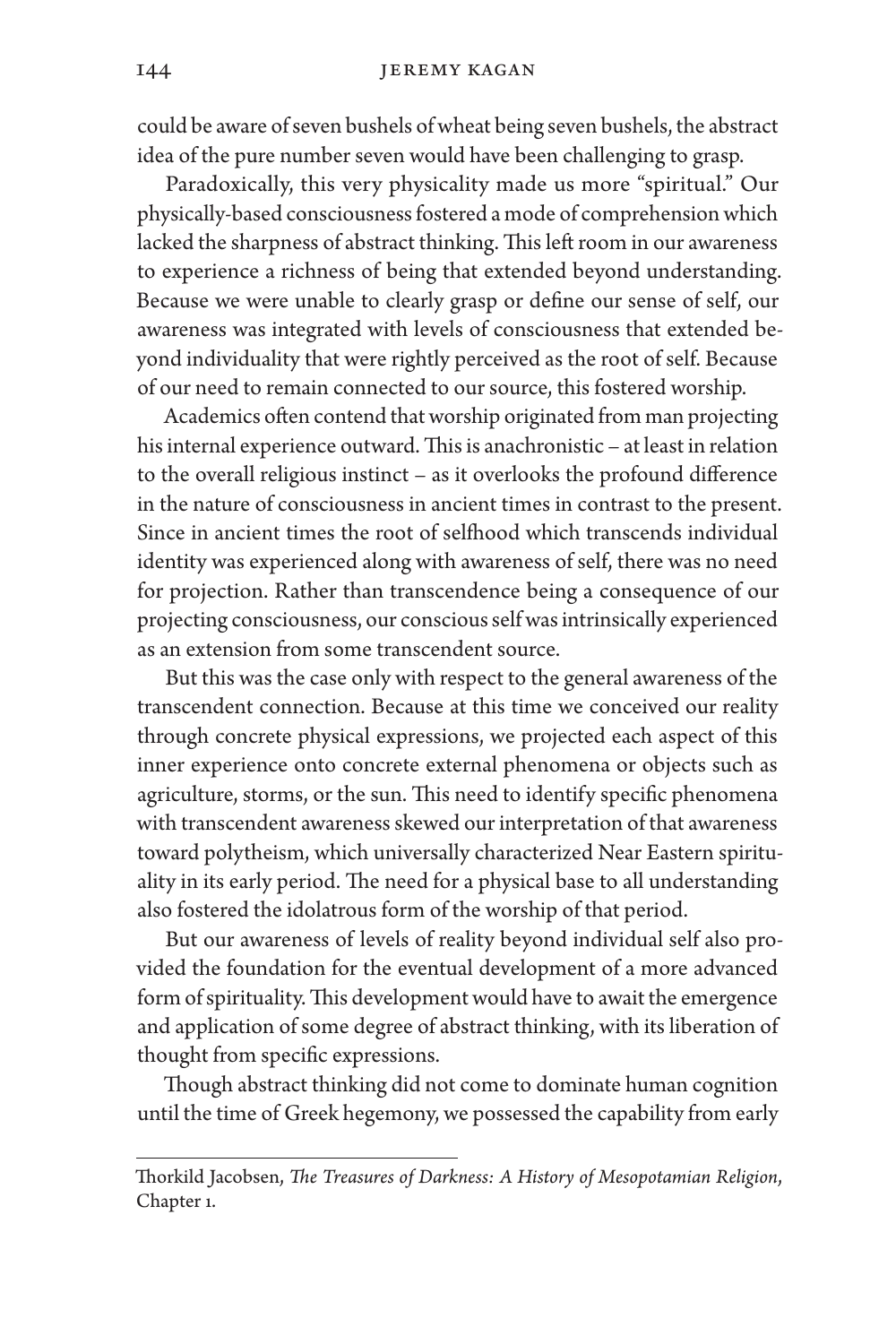human history, with its influence increasing with the passage of time. A thousand years before Greece, abstraction was applied to the spiritual sense natural to the age. Perceiving our Source through abstraction freed us from identifying that Source with physically-based gods. This allowed us to conceive and, therefore, recognize the purely transcendent root and basis of self and reality generally. This application of abstraction to the innate spirituality of the Near East marks the birth of true, transcendent monotheism and with it a revolution in spiritual experience, understanding, and worship. We identify this achievement with Abraham.<sup>22</sup>

#### The Two Sides of Abstract Reason

The merging of abstraction with intuitive spirituality inaugurated a period that was the sweet spot of human development of spiritual experience and understanding. Earlier we had been too mired in the physical world to conceive of a truly transcendent Source. But later, as the role of abstraction grew in our conscious process and our understanding sharpened, our awareness of self became increasingly defined and demarcated. More and more we came to experience ourselves as isolated, autonomous individuals. This began to obscure the roots of personality that extend beyond individual awareness. Eventually, a watershed was crossed and man's intuitive sense of himself as an extension of something greater was weakened sufficiently that we lost our instinct for worship. The Sages refer to this transition as an annulment of the inclination to worship idols, which is synonymous with the loss of the inclination to worship at all.<sup>23</sup> This coincided with the rise of the Greek empire and the transfer of the basis of civilization from East to West.<sup>24</sup> In other words, Greece, by imposing its culture of the intellect on civilization, brought civilization in line with the increasing domination of our consciousness by abstract thought.

This shift was reflected in a dramatic change in the understanding of what defined man. Near Eastern cultures had understood man first and foremost as a worshipper and servant of the gods. The Bronze Age

<sup>22.</sup> See Maimonides, *Hilchot Avodat Kochavim* 1:3; Rabbenu Bachya, Genesis 15:7.

<sup>23.</sup> *Yoma* 69b. See *The Choice to Be*, pp 257–259.

<sup>24.</sup> *Yoma* 69a. The source referenced in the previous note tells us that the nullification of the inclination to worship idols occurred in the first year of the Second Temple. This source tells us that Shimon Ha-Tzaddik, the second high priest of the Second Temple, met Alexander as he moved through the Near East conquering Persia.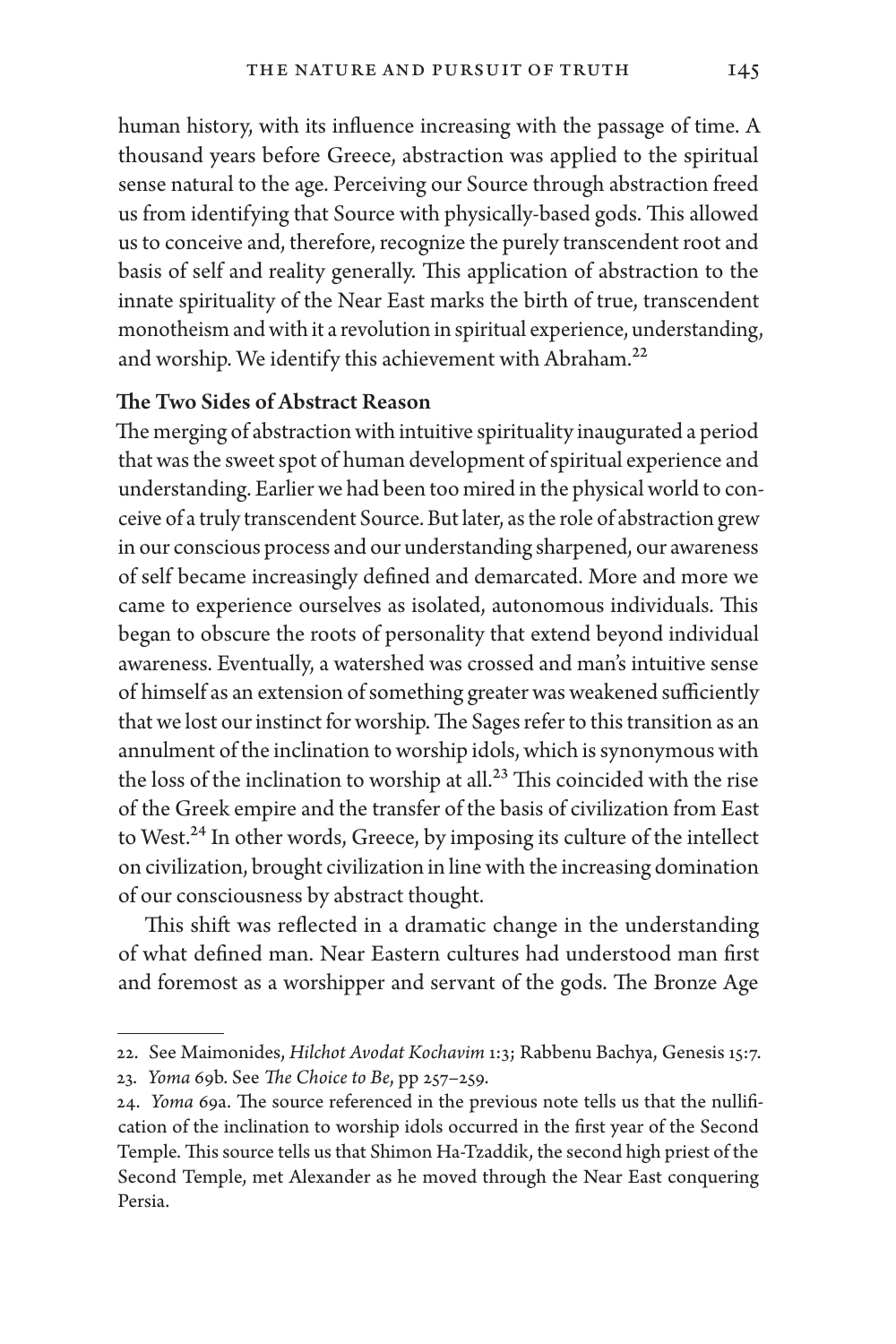Babylonian creation epic *Enuma Elish* tells us man was created in order to relieve the lower gods of their menial agricultural responsibilities. The Torah, while obviously not framing it in such physical terms, clearly understands man to be created for and defined by the obligation of worship.<sup>25</sup> Aristotle, on the other hand, defined man as the rational animal, framing humanity around its own quest for understanding. Though ancient Greece was a multi-faceted culture, the aspect of Greek culture that primarily impacted the world and influenced the future of civilization was the rationality reflected in Aristotle's understanding of man.

We see here the two sides of the gift of abstract reason. Before the emergence of abstract understanding, consciousness was inseparable from direct perception of the material world, which gave a very restricted window on reality. Achieving abstraction allowed us to go beyond the limits and particularity of matter. But reason is voracious and is inclined to dominate consciousness with its clarity, obscuring any dimensions beyond its reach. So abstract reason eventually came to define our engagement with reality, crowding out awareness of the deeper, incomprehensible sources of self which transcend our individuality. We conflated or confused being with thought and were left isolated in our selves.<sup>26</sup>

This is not to say that the domination of consciousness by intellect ended spiritual development. Reason's liberation from the limitations of material-based understanding when combined with extreme humility and properly applied can elevate individuals even beyond the possibilities of intuitive spirituality.27 This is the discipline of the Oral Torah. But in terms of general human experience, mankind's visceral awareness of the incomprehensible underpinnings of reality had passed. Though after this transition there were periods of tremendous religious ferment and creativity, because they were born of a human consciousness that was dominated by the ego, the epiphanies upon which they were built were often distorted.

# IV. CHANGES IN UNDERSTANDING

The hardening of the self that came with the domination of reason was mirrored in changes in our relationship to knowledge and understanding.

<sup>25.</sup> Deuteronomy 10:12–13, Ecclesiastes 12:13, *Berachot* 6b, Maharal, *Derech Chaim* 2:14 (among many other places).

<sup>26.</sup> See note 2 and note 10.

<sup>27.</sup> Maharal, *Tiferet Yisrael*, Perek 57.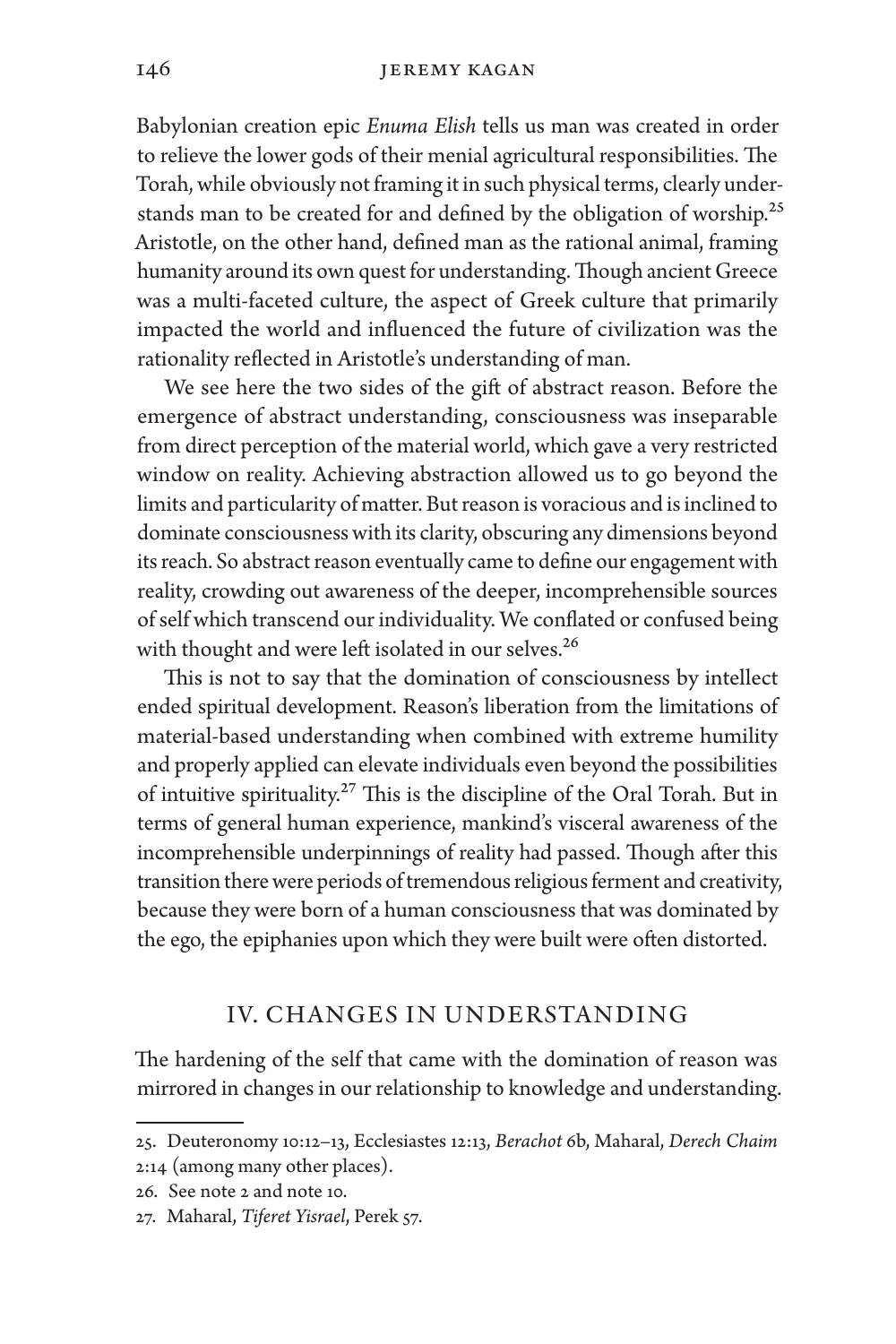Before our capacity for abstraction developed and we gained the ability to clearly and distinctly grasp pure ideas, we retained in the act of thinking an awareness of the emerging intuition behind any given thought. We therefore perceived ideas as a handle on something essentially incomprehensible. According to the Torah, it was this open bridge between these two levels of reality – the comprehensible world and its incomprehensible, boundless root – that allowed for prophecy.

We still bump up against this unbounded source of understanding in the inexplicable "aha!" moment when intuition emerges from the unknowable and crystallizes into specific insight.<sup>28</sup> But with the clarity afforded by abstract reason we quickly forget the unknowable origin of an idea, and with our full focus on its comprehensible portion we perceive the idea as completely understood. Historically, this decoupling of thought from its transcendent root reinforced the isolation of our experience of autonomous selfhood. Our increasing oblivion to the other side of the bridge eliminated prophetic experience.<sup>29</sup> We became trapped in the natural reality of our comprehensible universe.

The switch to abstract reason had another important effect on understanding that was more subtle but affected our ability to connect to transcendence just as profoundly. When our engagement of reality was mediated through our physical senses, reality was experienced as something outside us, surrounding and containing us. At any given moment we were conscious of ourselves as aware of one small part of the totality of existence which fostered the sense of vulnerability and awe so essential to worship.

When reason took over and reality was mediated through our understanding and ideas, though we recognized that there was a world outside ourselves, the arena of engagement shifted into our minds. Rather than our awareness being confined to one small piece of a perplexing whole stretching boundlessly beyond us, we now contained the comprehensible totality of reality in our thoughts and framed all experience in that larger context.

<sup>28.</sup> *Bava Batra* 12a states that though prophecy was taken away from the prophets it was not taken from the Sages. *Chiddushei Ha-Ramban* there explains that the intuition of the Sages is prophetic in origin. Rav Tzadok Ha-Kohen, in *Pri Tzaddik II*, Hanukkah 4 states that the difference between prophecy and the insights of the Sages is that the Sages can no longer perceive that the origin of their insights is prophetic. See also Rav Tzadok Ha-Kohen *Machshavot Charutz* 17.

<sup>29.</sup> *Sanhedrin* 11a; *Peirush Ha-Gra* on *Seder Olam* 30. *Seder Olam Rabbah* ( Jerusalem, 1954), p. 98 states that formal prophecy ended with the rise of Greek hegemony.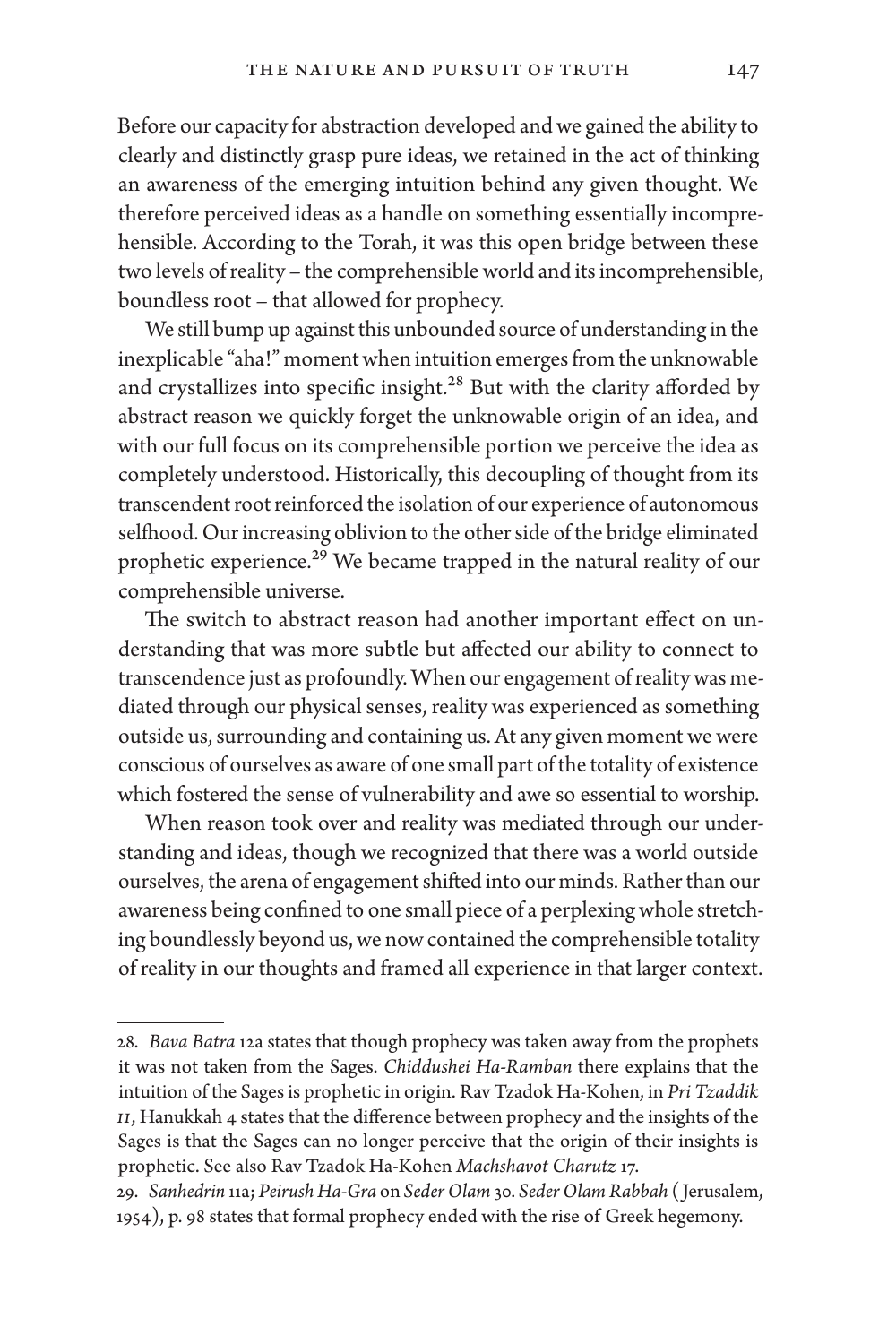Initially this sense of connection to reality as an integrated whole created a push toward monotheism. At the same time, however, the vulnerability so essential to worship was undercut by our sensing that we comprehended – and therefore in some sense contained – all of reality.

#### Shift in the Location of Reality

This shift in the arena of our engagement of reality had another consequence, perhaps its most profound. With the world now encountered through understanding, our sense of what was real also changed. Since we began to identify as real that which mirrors our experience, reality itself became identified with ideas. This is exemplified in Plato's philosophy of the forms, which ascribes genuine existence to concepts alone. Once again, we speak here of the intellectual tradition of Greece as opposed to its mystical side, as it is this intellectual aspect which was carried into the future by the development of civilization.

Up until this time, as we mentioned before, the intensity and immediacy of physical experience allowed only incomplete understanding, leaving us aware of and connected to the incomprehensible dimension of our existence – what we call the spiritual realm. The physical and the spiritual were experienced as inseparable and both were considered real. Once abstraction allowed these two realms to be distinguished – when true monotheism first emerged – the root of reality was identified with the spiritual realm, with the physical seen as its medium of expression (the Torah view). When clear abstraction came to dominate understanding, man was cut off from the incomprehensible realm of experience, so the root of reality was transferred in our experience to that which was comprehensible from an intellectual perspective – ideas.

Since abstract concepts are intangible and universal, under Greece we still perceived ourselves as part of a reality larger than ourselves and our physical environment. So Greece was a relatively soft transition from the Near Eastern engagement with transcendence. But though concepts are not material, they are intelligible – at least potentially. So despite their elevation above material reality, they are still part of our comprehensible universe. Man could still experience realms that go beyond self, but those realms were limited to extensions of our finite reality rather than something truly infinite and other. Existence shrank to something within man's reach, further undermining the dependence and vulnerability that is the basis of worship.

This was institutionalized in the Greek concept of God, which was severely reduced from its Near Eastern equivalent. The Greek identification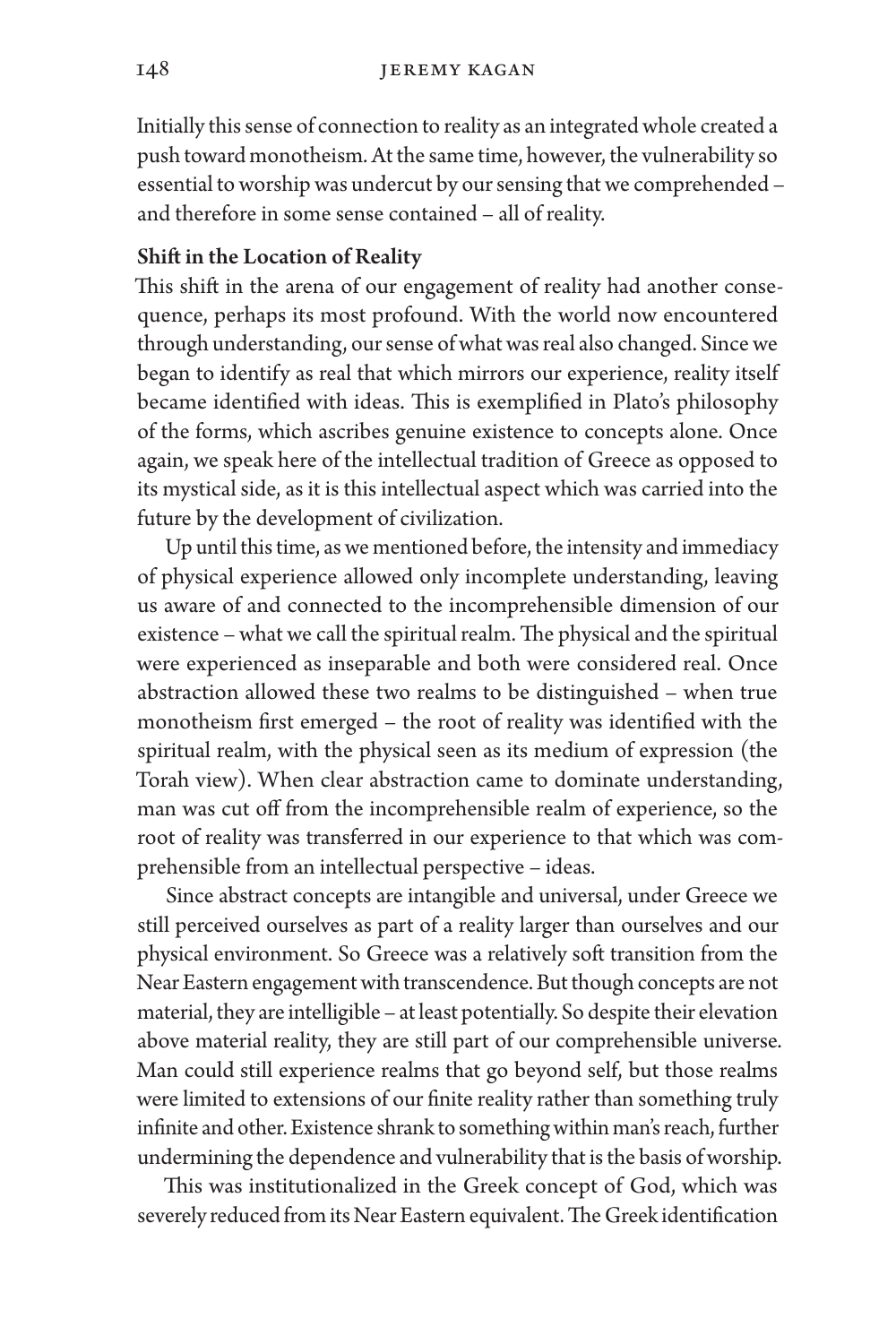of reality with ideas coupled with Greece's deduction that there must be a basis to existence led to recognition of a source to existence – the Greek equivalent of God but understood as the Thinker of the ideas that are genuine existence. Since man can also comprehend those ideas, for all the distance the Greeks attributed to this being, it was still part of our universe, transcendent in only a very limited sense.30

Since the abstract ideas that comprise existence are independent of any particular expression, this God who Thinks these ideas was seen by the Greeks as utterly detached from the mundane particulars and happenings of physical reality. This rendered worship irrelevant.<sup>31</sup> So with this concept of God, the Greeks also softened the transition from the worshipful Near East to the worldview that would eventually emerge under Rome, a materialism that is, in its unadulterated form, completely secular.

#### Differing Concepts of Truth and its Attainment

These shifts in understanding and the perception of reality led to a new definition of truth. Since a primary goal of this essay is to establish the validity of the Torah's concept of truth we need to look closely at this change.

Our intuitive definition of truth is an understanding that conforms to what actually exists. To be more modern, post-Kant, it is an understanding that conforms to the necessary structure of reality as perceived by an observer.

Actually, the intuitive definition is also, relatively speaking, modern. The concept that truth is an understanding of reality distinct from reality itself is new. In the ancient world, "truth" and "reality" were synonymous. This was the case in the ancient Near East and also for the Greeks. As we mentioned, the Greeks viewed ideas as more than mere understandings of reality – in the Greek view, they *are* reality. If reality is ideas, then true reality is embraced through the clarification of thought through reason. For the Greeks because an idea is true it is real.

The Torah, which emanates from a much earlier era, moves in the opposite direction. For the Torah rather than reality being a consequence of truth, truth is a consequence of reality. According to the Torah because God is real He is truth. In fact God is the only thing that is fully real – He

<sup>30.</sup> This allows us to understand how Christianity could confuse the biblical vision of the utterly incomprehensible God with one that conflated God with man.

<sup>31.</sup> Robert Mayhew, "Aristotle on Prayer," *Rhizai: A Journal for Ancient Philosophy and Science* 2:295–309 (2007).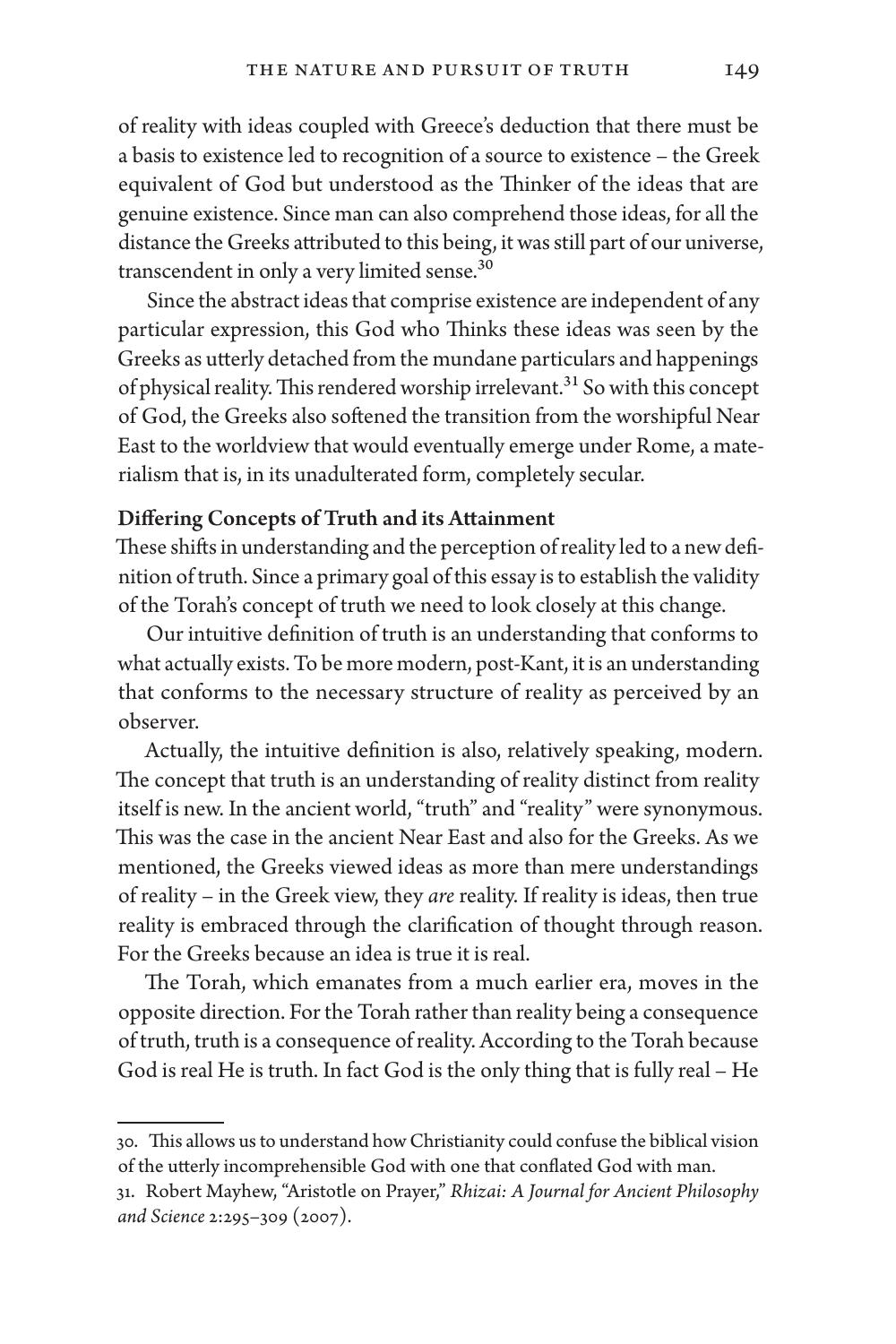is All-Being – and, therefore, God is all truth: אמת אלקים וה׳) And the Lord God is truth; Jeremiah 10:10). Effectively "what is" – God – is true. Falsehood "is not," and therefore does not exist.

For the Greek philosophers, even God is a consequence of truth – they "discovered" their version of God through logical deduction. Philosophically it was untenable that there was not a basis to reality, so out of logical necessity God must exist. Effectively logic generates God. Not surprisingly, the Greeks understood that God was bound by logic, for they saw logic as primary to God.

In the Torah, however, God is the beginning and basis of everything, not a consequence. The equivalent of Descartes' bedrock *cogito* "I think therefore I am" is, "In my awareness of a self and reality emanating from beyond I am aware of the existence of the Source/Creator." This was the first awareness upon which all else was based and in it one was more aware of his Source than of one's self. Abraham, whom we credit with rediscovering God, searched for decades to identify Who this Source is. But characteristic of his age, the fact that the Source exists was assumed with absolute conviction by Abraham from the start.<sup>32</sup>

For the Torah, God is also existentially prior to logic. Abraham identified the Creator as utterly transcendent, necessary Unity. God's existential unity means that God/truth *cannot* be fully grasped through reason, for our understanding comes through distinctions, whereas God is One. So how could God be bound by our perception of logic? Moreover, God creates all from utterly nothing. As well as being unfathomable to us, this means He is the *unrestricted* Author of the very concepts of understanding and logic that man perceives as the absolutely necessary structure of understanding and reality (*Bereshit Rabbah* 68:9). Rather than being bound by logic as the Greeks assumed, God is the limitless Creator of logic. For the Jews, God is necessarily on the other side of the curtain, utterly unrestricted and incomprehensible.

But if God is reality/truth, and He is utterly unfathomable, how does one approach, engage, or embrace truth? The answer is through *participating in* God. This is primarily achieved through character development – the removal of egotistic aspects of self that block awareness of this participation. Intellectual clarity plays an important role, but is most accurately viewed as a crucial component of personal purification coming in the context of a much broader effort to develop and purify one's character.

<sup>32.</sup> Rabbenu Bachya, Genesis 15:7.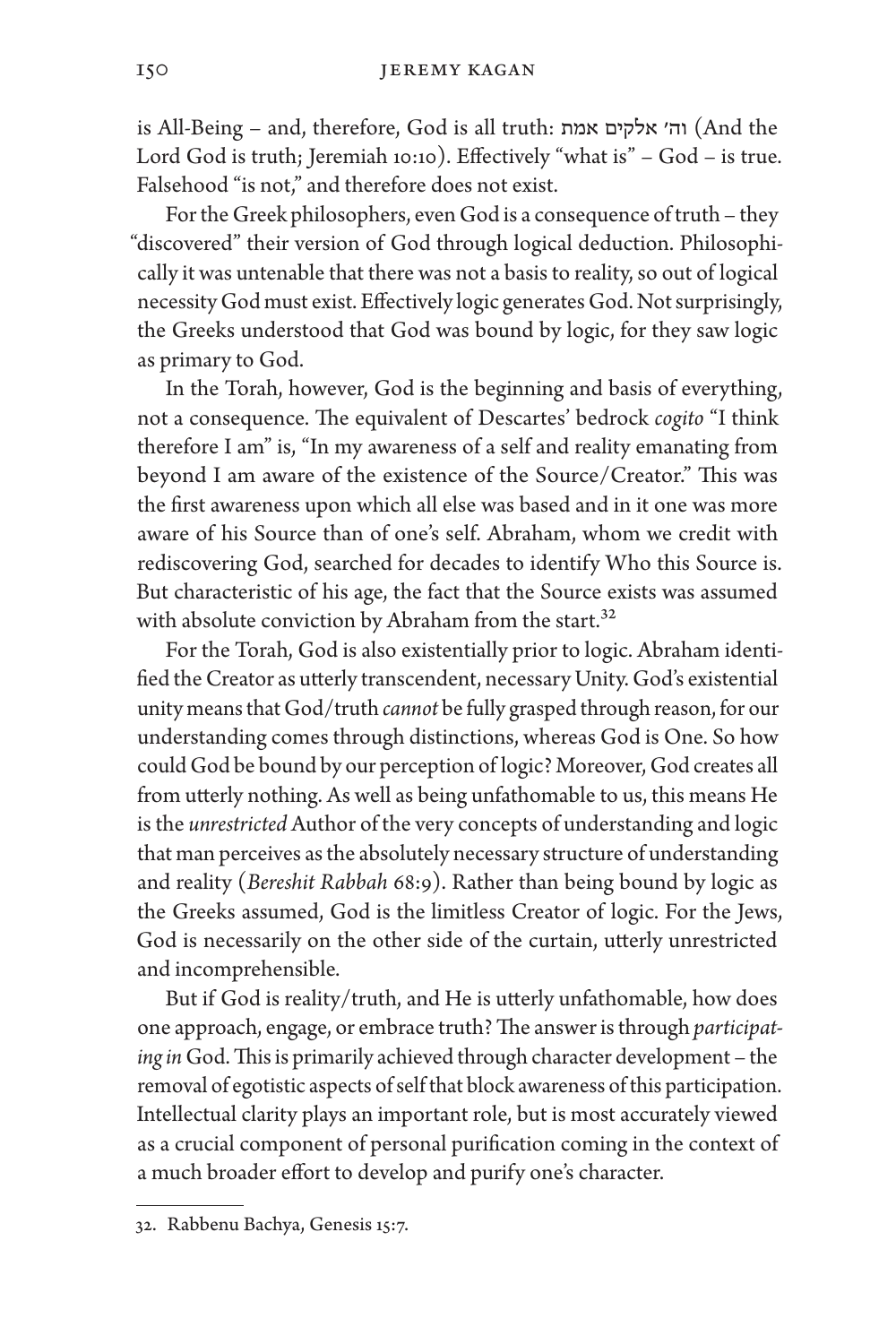This puts in stark relief how different the Torah and Western philosophy are in their visions of truth and how it is attained. For the West, truth is a purely intellectual pursuit. Though the Greeks recognized that character played a role, it was only because of its influence on intellectual clarity.

#### Levels of Participation in God

In the Torah's mode of attaining truth through participation in God, there is a continuum of levels to which this can be achieved, distinguished by the extent to which a false sense of autonomous self gets in the way. Thus the person who came closest to truth in its purity was Moses (Numbers 12:6–8), who was האדם מכל ענו) Numbers 12:3), the person who achieved the ultimate degree of humility humanly possible. Humility is the elimination of false aspects of self that define a person independent of God, as opposed to those aspects of self that allow for the unique expression of God which is the essence of true individual humanity (אלקים צלם, the Image of God; Genesis 1:27).

This leads to an even more radical distinction between the modern concept of truth and its attainment as opposed to the Torah view. Modern man seeks to eliminate the subjective element in order to achieve pure, disinterested understanding, which is viewed as objective logic and perception completely distinct from our humanity. In Torah, truth can only be achieved by immersion in our subjective experience – for truth is existence and existence is being. As we mentioned before, this works specifically for man's subjective experience of being for he, like creation, is created in *Tzelem Elokim*, the Image of God. Therefore, the human self both mirrors creation and moves us toward God. This is only true when the subjective experience is pure: egoless subjective experience of self or subjective experience of egoless self. We must labor toward Moses' humility to reach an "objective" experience of our subjectivity; this unshareable subjective experience of *Tzelem Elokim* is the only path to truth.

This is the only path to God because God is not physical. So though we may be able to see His works and workings in the material world, we cannot embrace Him through that medium directly. Our only gateway to God and, therefore, to true existence is through our non-physical internal awareness – our engagement of our being through which we are connected to the incomprehensible Being which is our root, centered far beyond the limits of our comprehension.33

<sup>33.</sup> The *mitzvot*, though physical actions, give form to our actualized self in such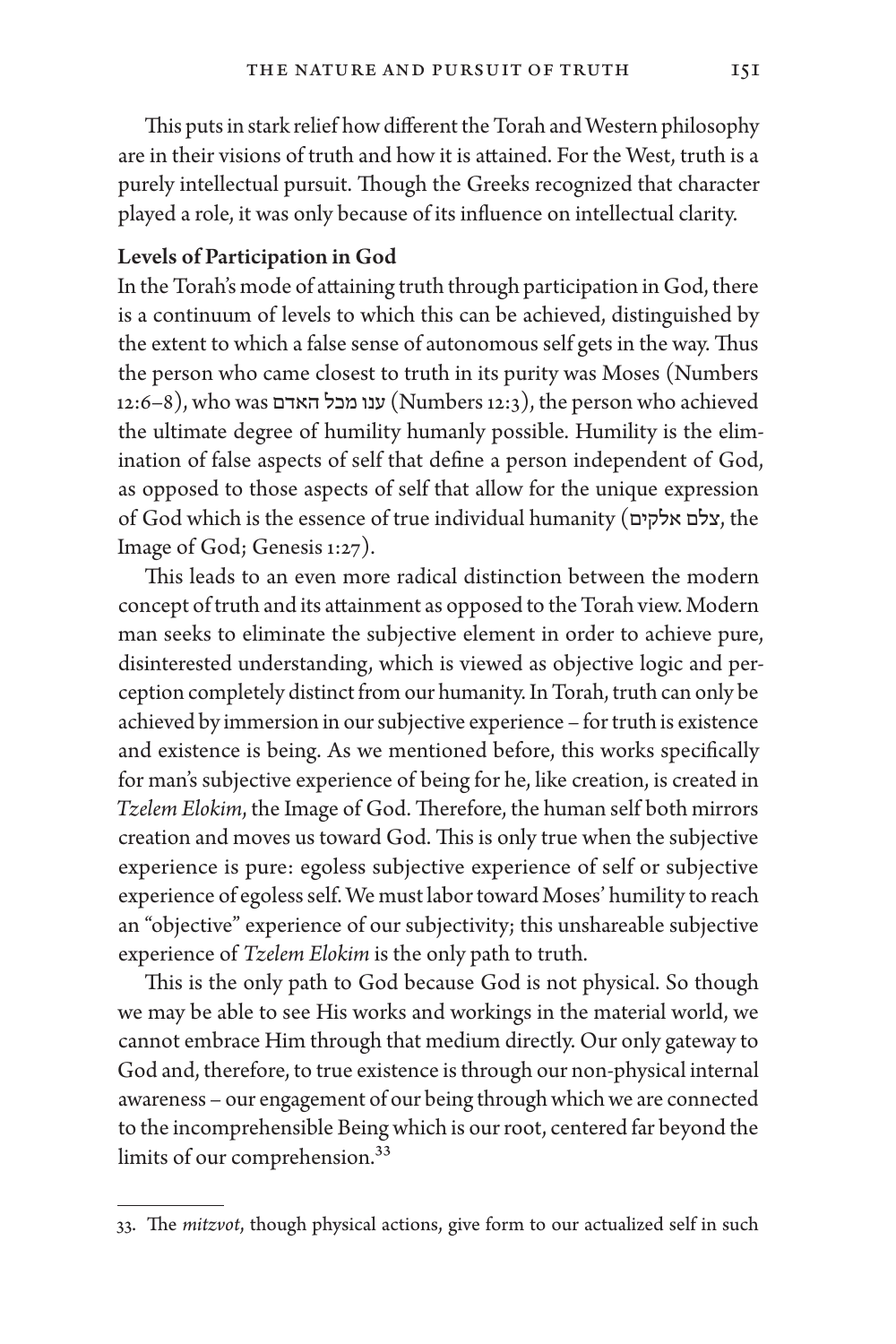This is actually a more *honest* understanding of truth than that of Western understanding. For our only access to what something is as opposed to how it appears is our experience of self. This, then, is and has always been our reference point and standard for reality and, therefore, for truth, whether we are conscious of it or not. Western thinking prides itself on approaching objective truth through its relentless use of logic. It conveniently ignores that all logical argument begins with premises – self-evident truths. The origin of the "self evident-ness" of premises is precisely this subjective experience of self, our reference point for reality. In the Torah, we embrace and explore this subjective moment, rather than masking it in logical extension.

The Torah conviction that the path of truth travels through the self is further reflected in the Torah view of understanding, the deepest form of which is called *daat*. This refers to understanding that is completely integrated into the self of the person, as opposed to understandings that are filed away in our memory to be called up when needed to serve as frameworks through which to view the world (a form of understanding called *binah*).

Rav Moshe Shapira once described *daat* as an understanding that I have that were I to cease understanding that way I would not recognize my self as my self. The reason this is such a deep form of understanding is that this integration with self allows for a flow of intuition that transcends the reach of human understanding and guides it (Rashi, Exodus 31:3). Since we are trying to reach God, Who transcends human understanding, we can only reach toward Him through a purified connection to our underlying root connection to Him as the Source of our being, which opens a flow of untainted intuition emanating from there.

This integration of self with understanding that we are describing achieves a much more profound connection to truth than the "binding power of the known," which Strauss attributes to philosophical truth. Strauss' "binding power" refers to the sense of externally grounded necessity inherent in a logical deduction. The Torah allows us to go beyond this. With Torah one can "be" the veracity of God's existence, where it is inextricably bound up in our experience of being – the gateway to God, Who is the ground of all being.<sup>34</sup>

a way that it resonates with our deepest spiritual root, altering the nature of our internal experience.

<sup>34.</sup> This is reflected in the mitzvah of faith coming in the form of a statement of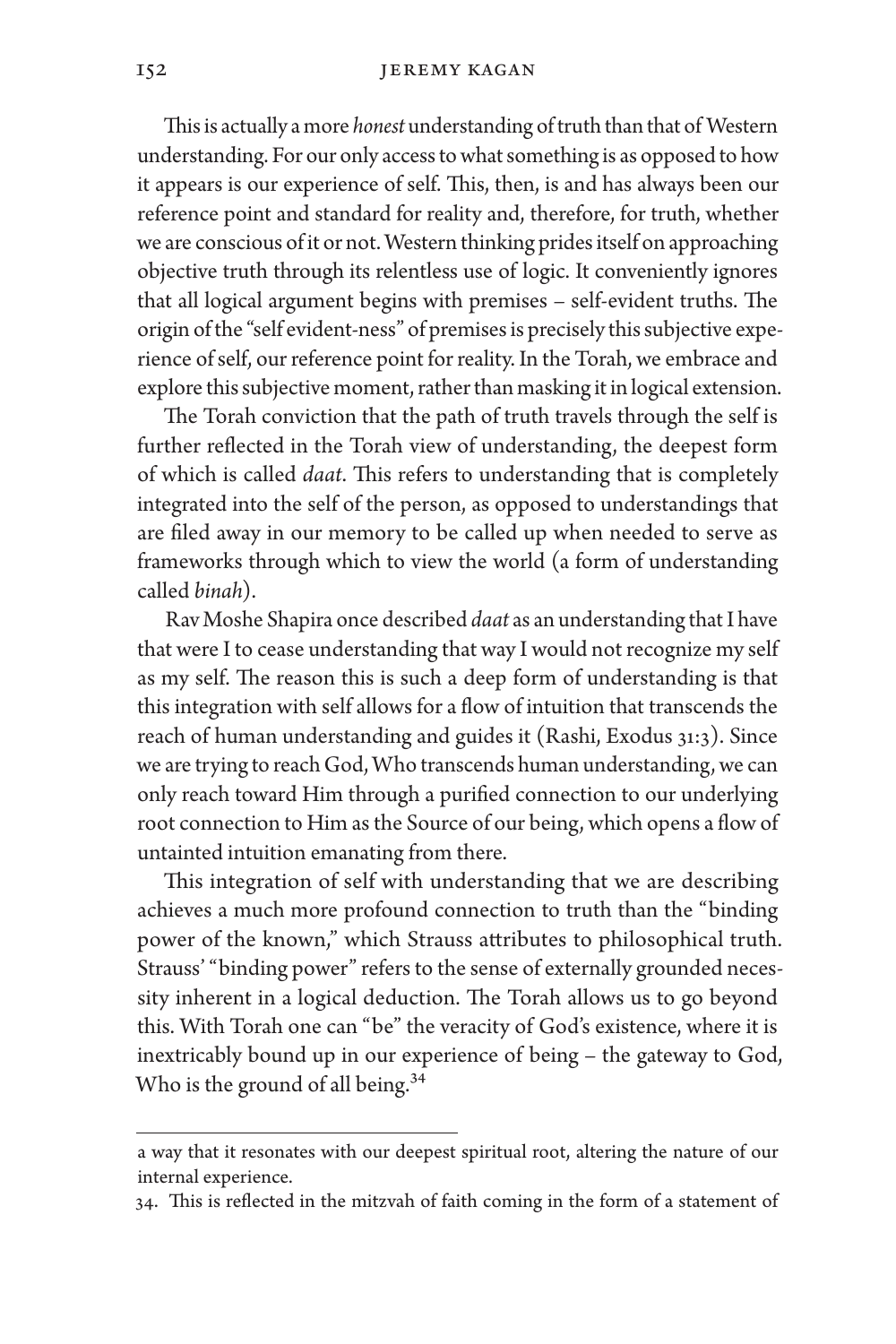This is a form of truth that, like the aperspectival truth of modernity, is available to all observers – that is all human observers, at least theoretically.35 Specifically *human* observers have access to this truth because reality can only be understood accurately through the lens of our humanity, our *Tzelem Elokim* or the Image of God within us. It is only theoretically reachable by everyone because it is a truth that cannot be proven through argument and, therefore, shared. For that matter it cannot even be articulated. The Sages would guide worthy individuals along a path of self-exploration to uncover within themselves an objective experience of subjective self, that is, purified being – a direct extension from the Source of all being.36 Only individuals in complete control of their egos and with the strength to stay a long and difficult course are capable of reaching this in an undistorted form and, so, are candidates for this guidance. The rest of us must content ourselves to approach this level of truth, each to the extent of his effort and talent, through Torah and personal development.

#### The Age of Reason

The changes in awareness and thought that the rise of the Greek empire heralded ruptured the mindset of the peoples of the Near East in a way that can be seen in their effect upon the Jews. The Jews became subject to the rational, mind-centered vision of the Greeks when Alexander swept through Israel during his conquest of the Persian Empire. Their *internalization* of the Greek worldview was not completed, however, until some eighty years later, at the time of the writing of the Septuagint. This is the

fact rather than as a command. Since faith in the existence of God is inseparable from our awareness of our own existence, it is experienced as a fact integral to being rather than something so external as a command. See Maharal, *Tiferet Yisrael*, ch. 37. 35. It is indicative of the depth of the Torah and the greatness attributed to man that this universal truth, though the same for everyone, will nevertheless be perceived in a manner unique to each observer. Our vision is colored by the individual complex of character traits we each possess such that as we put our understanding of reality together each individual creates his own personal unified understanding of reality (Maharal, *Derech Chaim* 1:1). If we penetrate deeply enough, we all reach the same essential truth, which we each perceive in our own way. Thus, in earlier times there was no argument in *halachah* (Tosafot, *Chagigah* 15a from the Yerushalmi) even though each individual understood the *halachah* in a different light. See *Sefer Yetzirah* 1:1.

<sup>36.</sup> Mishnah *Chagigah* 2:1, *Chagigah* 13a. Maharal, *Gevurot Hashem* ch. 28 his explanation of *Niddah* 30b.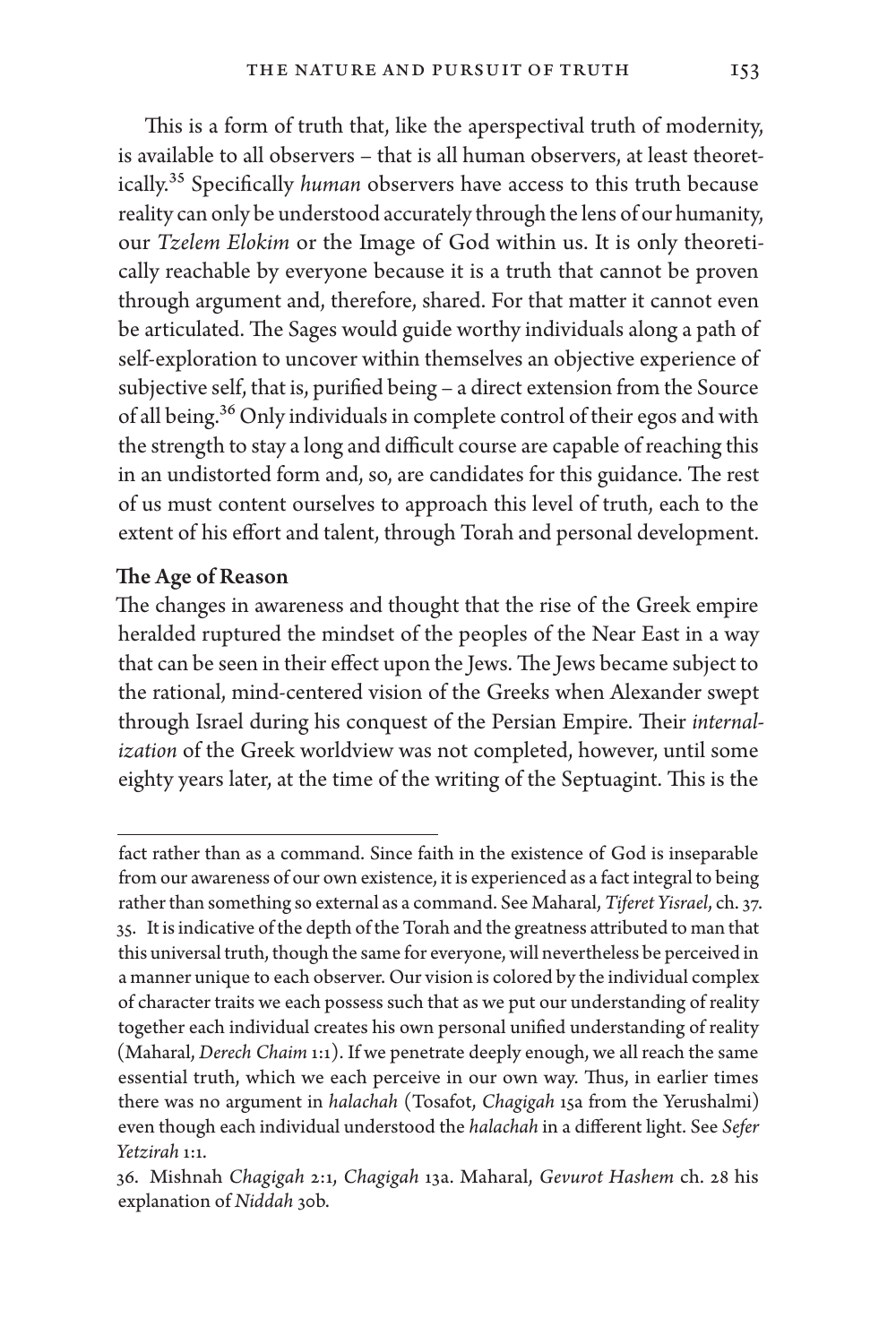translation of the Torah that the Sages were forced to write by the Greek king Ptolemy II.<sup>37</sup>

We see this from the Sages' evaluation of this translation as an apocalyptic disaster. They compare its impact to that of the building of the Golden Calf, an act that distanced the Jewish people from God and profoundly transformed the nature of our relationship with Him.<sup>38</sup>

The Sages found the translation of the Septuagint ruinously inadequate. The reason they give for this inadequacy was that the Torah "*could not* be sufficiently translated."<sup>39</sup> Though no translation ever completely captures a great piece of literature, the lack here was to a critical degree. The Greek language was a well-honed instrument for describing a comprehensible man-centered reality. Greek words, with their nuances of meaning, could not contain the most essential level of Torah, which relates to reality as ultimately incomprehensible and existing in God.

At first glance, it is hard to understand why this translation was so disastrous; the Jews could just ignore it. The answer is that the translation marked a watershed in the development of the consciousness of the Jews. Rav Moshe Shapira explained this through a paradox: the same Sages who recognized the tragic inadequacy of the translation also declared this translated version of the Torah a legitimate Torah scroll – it was halachically acceptable for fulfilling obligations to read the Torah!<sup>40</sup>

The only way to understand this is to recognize that we were no longer *able* to read the Torah in the original – even when we read it in Hebrew. We had come to understand reality in a Greek way, so that even when we would read the Torah in the original Hebrew, the Hebrew terms had become for us translations of Greek equivalents; all the nuances of meaning that were part of a God-centered world had been lost from our understanding and the language. We were no longer stuck in a Greek world; rather, we had become stuck in a Greek worldview. We, as much as the Torah, had been translated.

Rav Moshe Shapira illustrated the significance of this point with a simple yet compelling example. The word "*davar*" is today translated as "thing." "Thing" is a completely neutral designation leaving the meaning and

<sup>37.</sup> *Masechet Sofrim* 1:7.

<sup>38.</sup> Ibid.

<sup>39.</sup> Ibid.

<sup>40.</sup> *Megillah* 9b.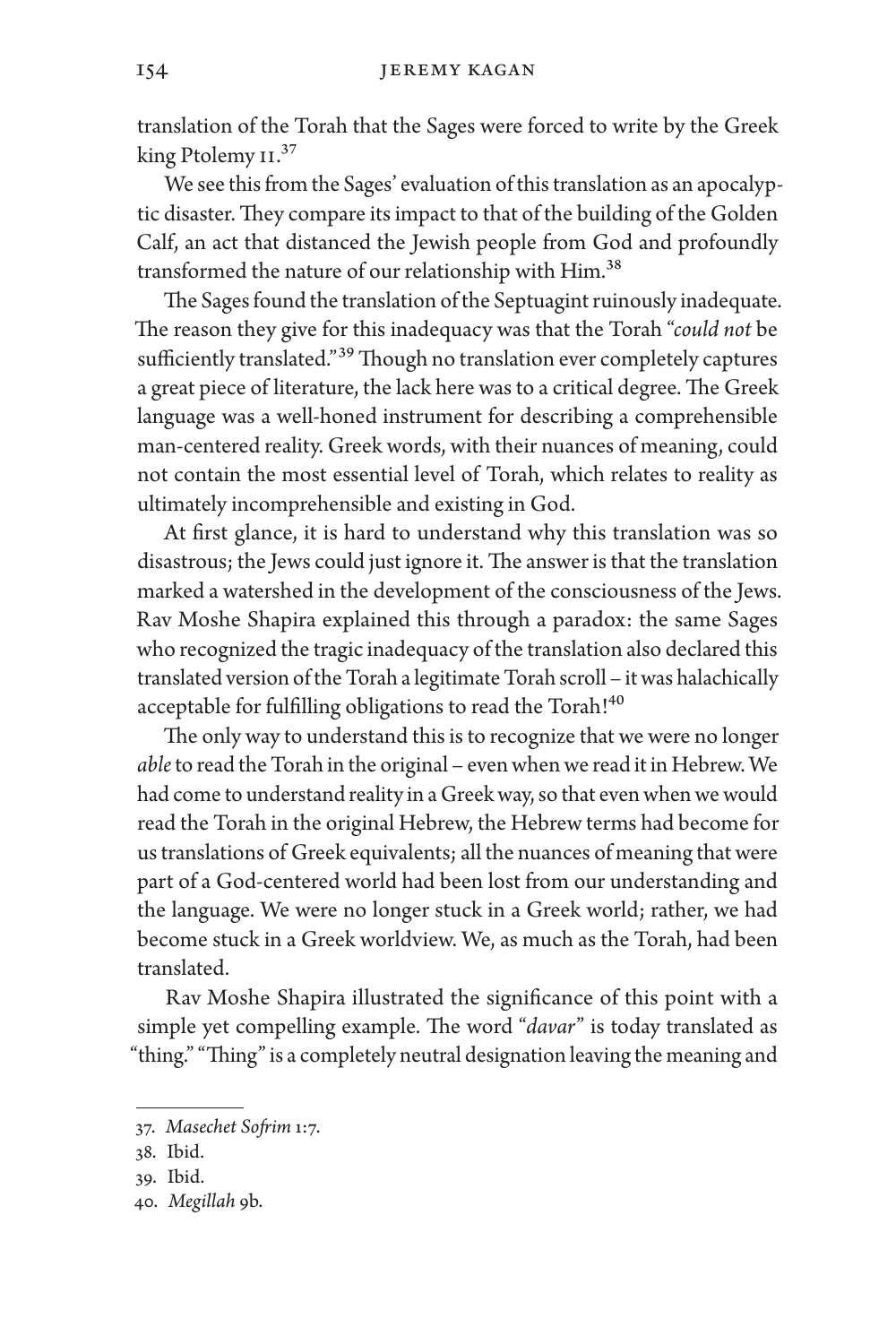purpose of the object fully open to our arbitrary appropriation. But the Hebrew term "*davar*" is related to the word "*dibbur*," which means "speech." Were we to relate to Hebrew without an overlay of Greek assumptions we would be cognizant of this meaning when using the term in the context of what we today call a "thing." This tells us that what we today relate to as a world composed of arbitrary "things" empty of intrinsic meaning and context is, according to Torah, a reality composed of words. They are elements in a conversation with the Creator spoken with intention. We have to interpret the meaning of the words, but they must be understood in the context of a Divine conversation. Imagine how natural and integrated faith would be if we interpreted and experienced reality in this way.

*Davar*, understood to mean "word," was part of the original language of the Torah. But from the time of the Septuagint on, even when we say "*davar*" in Hebrew, we think "thing." A world of "things" leaves little room for an integrated engagement of existence as creation. This conveys something of the radical nature of the change in our understanding of reality that occurred as our minds became dominated by abstract reason. It compounds the challenge introduced by changes in the nature of awareness that shut us off from any transcendent awareness. How is genuine faith a possibility when God is no longer integrally structured into our understanding and perception of reality or experienced as the basis of the self?

# V. THE ARRIVAL OF ROME

Greek idealism was short-lived, providing a transition from the spiritually charged Near Eastern cultures to Rome which was characterized by stark materialism. The ascent of Rome to power and to the role of arbiter of civilization marked yet another shift of humanity's center. Under Rome, the self moved from its Greek anchor in the intellect and ideas to full identification with our awareness of ourselves as isolated individuals.

Identification with our "I" holds great possibility. The "I" as an experience of subjective being is a very deep level of the self. As we shift our focus from awareness of structured reality to purely private and personal awareness, we taste being and existence. In its purified form, this "I" is almost egoless, utterly representative of its transcendent root,<sup>41</sup> the source and

<sup>41.</sup> For this reason the word *ani*, "I," is a name of God. Mishnah, *Sukkah* 4:5 with Rashi, *Sukkah* 45a, *Sukkah* 53a; as heard from Rav Moshe Shapira.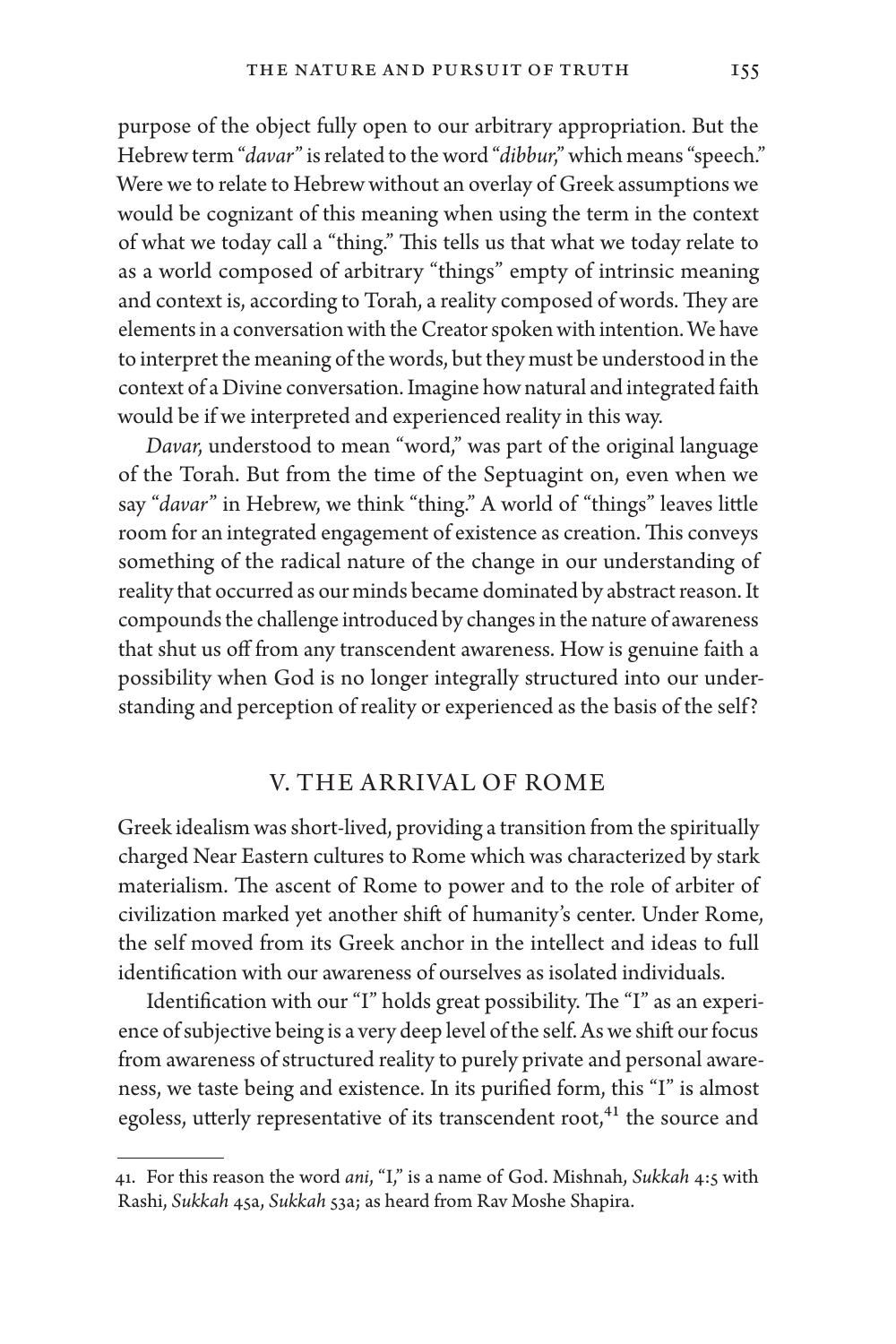basis of all being.42 This modern experience of transcendence is different from the ancient one, however, in that in the ancient world man identified with his physical being and so was not tied up in self. In such a context the self is transparent, functioning as a conduit of its transcendent root. In the modern version we experience the transparency differently, for we engage a deeper self and identify with it. In addition to being a conduit, we have the potential to experience self as a representative of its root, still receiving from and fully dependent upon our Source yet personally embodying It and reflecting It back to God. This emulation is a much more profound engagement of transcendence.<sup>43</sup>

But achieving this self in its purified form is very challenging and dangerous. For if we miss and instead identify with this "I" in its impure form, we are acutely conscious of ego, which shuts out all sense of connectedness to a Source beyond the individual. In other words, our anchor in subjective experience allows for the possibility of the heights of spiritual experience or its depths without much in between.

The general experience of self under Rome was anchored in the impure "I." Because the individual ego which dominates this experience is rooted in our discrete physical bodies and our reference point for reality is our experience of self, this led to the equation of reality with material substance. Ideas lost their identification with the self and therefore with existence, becoming mere handmaidens to more effective action. Thus, the pure science and metaphysics of Greece gave ground to Roman engineering and ethics.

In such a context, ideals, values, and morality – the sacred – slowly lose their compelling force, as all sense of reality for things that are not tangible slowly ebbs away.<sup>44</sup> The Sages see today's Western culture as an

<sup>42.</sup> Rav Tzadok Ha-Kohen, *Tzidkat Ha-Tzaddik* 183.

<sup>43.</sup> See Maharal, *Tiferet Yisrael*, ch. 10 on the difference between a relationship of love and one of fear. See also Rav Eliyahu Dessler, *Michtav Me-Eliyahu* vol. II, pp. 137–145 to appreciate the significance of the love relationship.

<sup>44.</sup> For the sake of simplicity I am purposely not mentioning the impact of Torah through Christianity on this process. The Torah introduced a force that strengthens morality and values. But in the end, it cannot stem the tide of growing nihilism in the societies that branch out from Roman culture, as it is not part of the actual Roman root. The Sages see Torah as a foreign influence on Roman culture (*Shir Ha-Shirim Rabbah* 1:41). Carl Jung also saw it this way. He felt that the weakening of Christianity in modern Europe was a consequence of its foreign origin – it is not part of the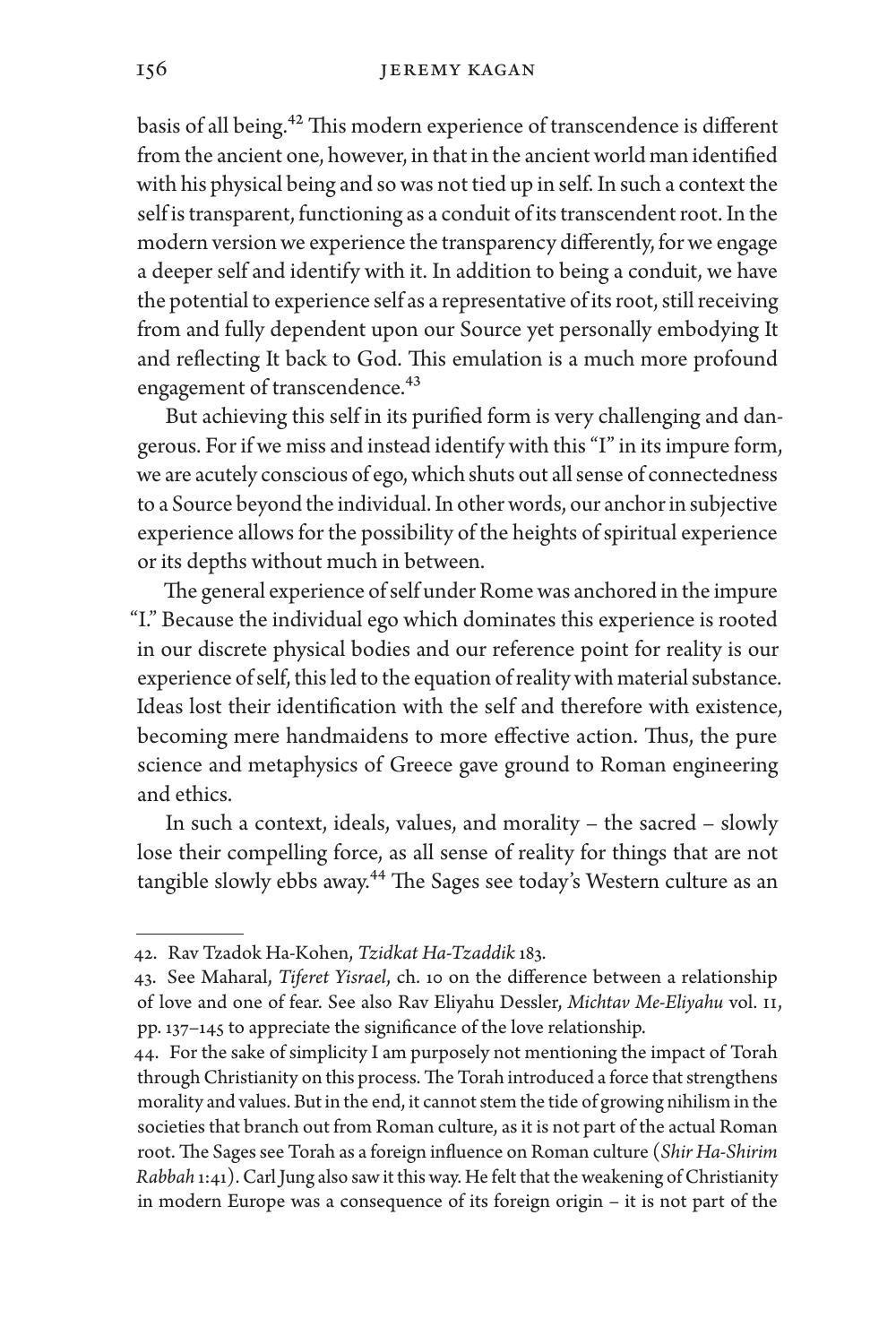extension of Rome, for the materialism which defined Rome continues to define our society. In fact, as Western culture evolves, that materialism takes on an increasingly unadulterated form. More and more our age is characterized by the conviction that material existence is the locus of reality, with concepts and ideals viewed as at best arbitrary, convenient fantasy, or tools of social order.

This context fosters the perspectival awareness that Professor Harries identified as underlying modernity. Our physically based framework suggests the geometric awareness at the heart of perspective, just as it suggests the sanitized "I" devoid of all human interest and judgment as the ideal observer for determining truth.

In turn, this perspectival awareness has accelerated the domination of the materialist outlook. Interest in the humanities bleeds out, disparaged as "mere ideas." Even those who take ideas seriously sense weakness in the humanities because of their inability to escape the prison of human perspective. Math, which can free itself from perspective, becomes the measure of human understanding, and science with its methodical production of ever-more-accurate reconstructions of physical reality becomes our best approximation of truth. With growing exclusivity, we engage reality in this technical manner and we become increasingly hollowed out as human beings.45

#### The Substance of Consciousness

This materialist outlook leaves no place for faith and Torah. In this essay I have tried to show that our prioritization of physical reality which seems so compellingly obvious to us – worthy of the status of premise – is actually a consequence of cultural history. The nature of our awareness today and the views on reality it fosters are not truer than those of the past. Rather, they result from humanity's shifting center. It is how things appear from the vantage of the specific facet of personality where our consciousness is located in this age.

But the fact remains that we *are* located in our awareness of distinct individuality, as a result of which we naturally develop the Western worldview. Torah and faith seem at first glance dishonest. Are we therefore shut out from any genuine connection to this alternative? We have spoken about

essential European collective unconscious. The manner in which Roman influence warps Torah into Christianity is discussed in my book *The Intellect and the Exodus*. 45. Karsten Harries, *Infinity and Perspective*.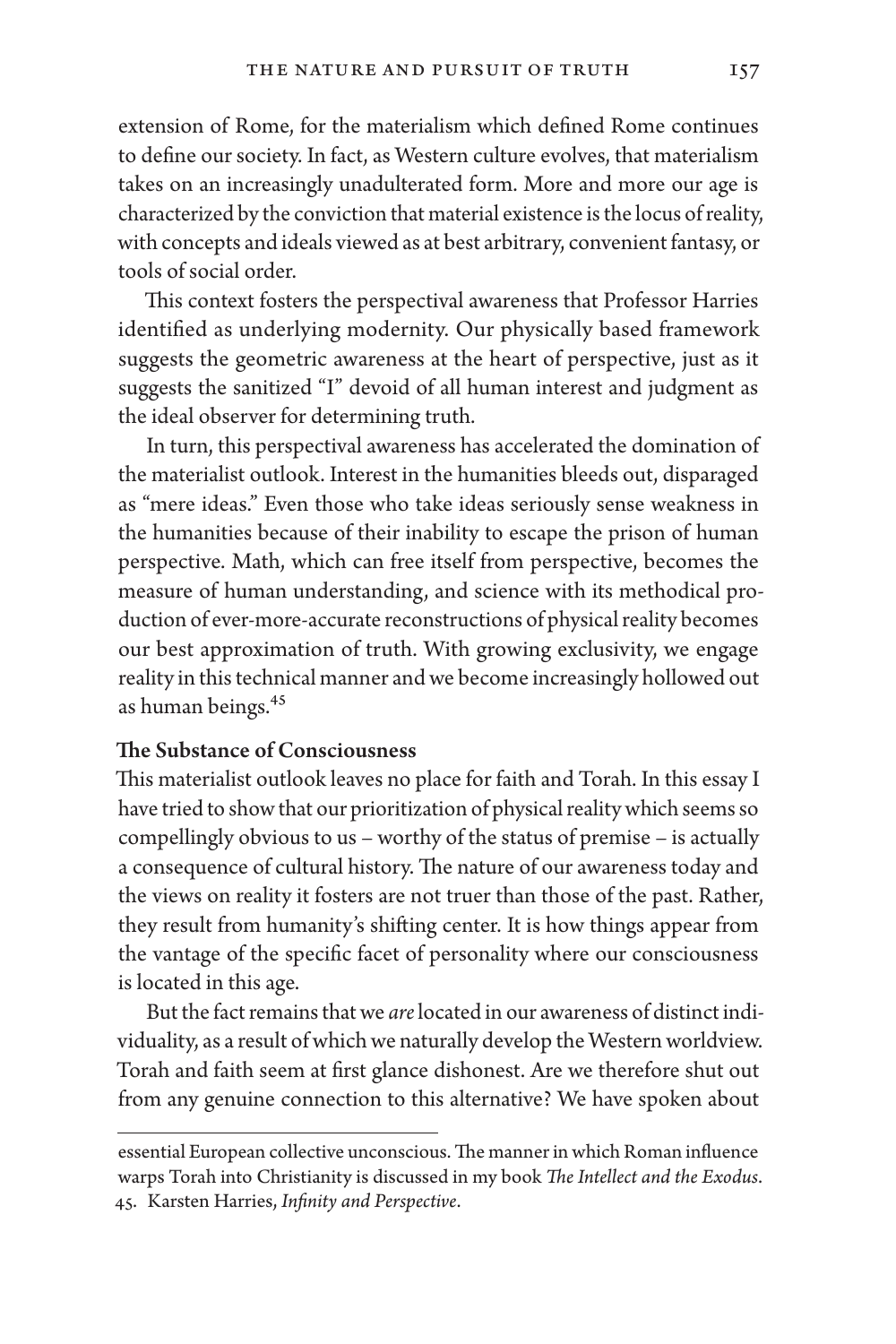our subjective experience of self as the door through which man originally connected with transcendence, and that door remains available to us. But our present cultural context complicates walking through that door.

In the eyes of the Torah, the significance of consciousness is self-evident for, as we mentioned earlier, the Torah intentionally understands reality through the framework of our humanity. Consciousness is the defining element of that humanity and, therefore, the primary arena for engaging reality. But because we as children of the West identify reality with the material realm, we intuitively doubt the significance of conscious experience. Our only possibility of recovering "faith" in our inner experience as a valid path to truth is to work through our intuitive doubt in its legitimacy by consciously examining that inner experience and asking what reality, if any, we can attribute to it.

For even if we accept that the transcendent dimension of consciousness that led the ancient Near Eastern civilizations to worship was structural, and even if we understand that it is only an accident of history that prevents us from reaching this level of awareness, the conclusions we draw from this will be dependent upon our attitude toward consciousness generally. We can only draw implications about the nature of reality from our conscious experience if we attribute reality to conscious experience. Is it real?

It certainly seems real – we identify self much more with our conscious awareness than with our bodies. Philosophically, however, we are led to question its reality by our inability to explain its integration with material existence, which today is our baseline for what is real. After all, we experience our consciousness as free, whereas we understand the causally determined nature of physical reality to be absolute. Western rationalism has wrestled unsuccessfully with this question in one form or another for 2500 years!

The Torah embraces this enigma as a defining mystery of being, a consequence of the roots of existence lying in the spiritual realm beyond comprehension.46 The West, building on its Greek intellectual tradition, assumes the world to be comprehensible and cannot accept the existence of a question that cannot be answered.<sup>47</sup> Thomas Nagel, emeritus professor

<sup>46.</sup> *Shulchan Aruch Orach Chaim* 6:1. See Rav Yitzchak Hutner, *Pachad Yitzchak Pesach* (Brooklyn: Gur Aryeh Institute for Advanced Jewish Scholarship, 1984), 64–68.

<sup>47.</sup> Nachmanides, Leviticus 15:8.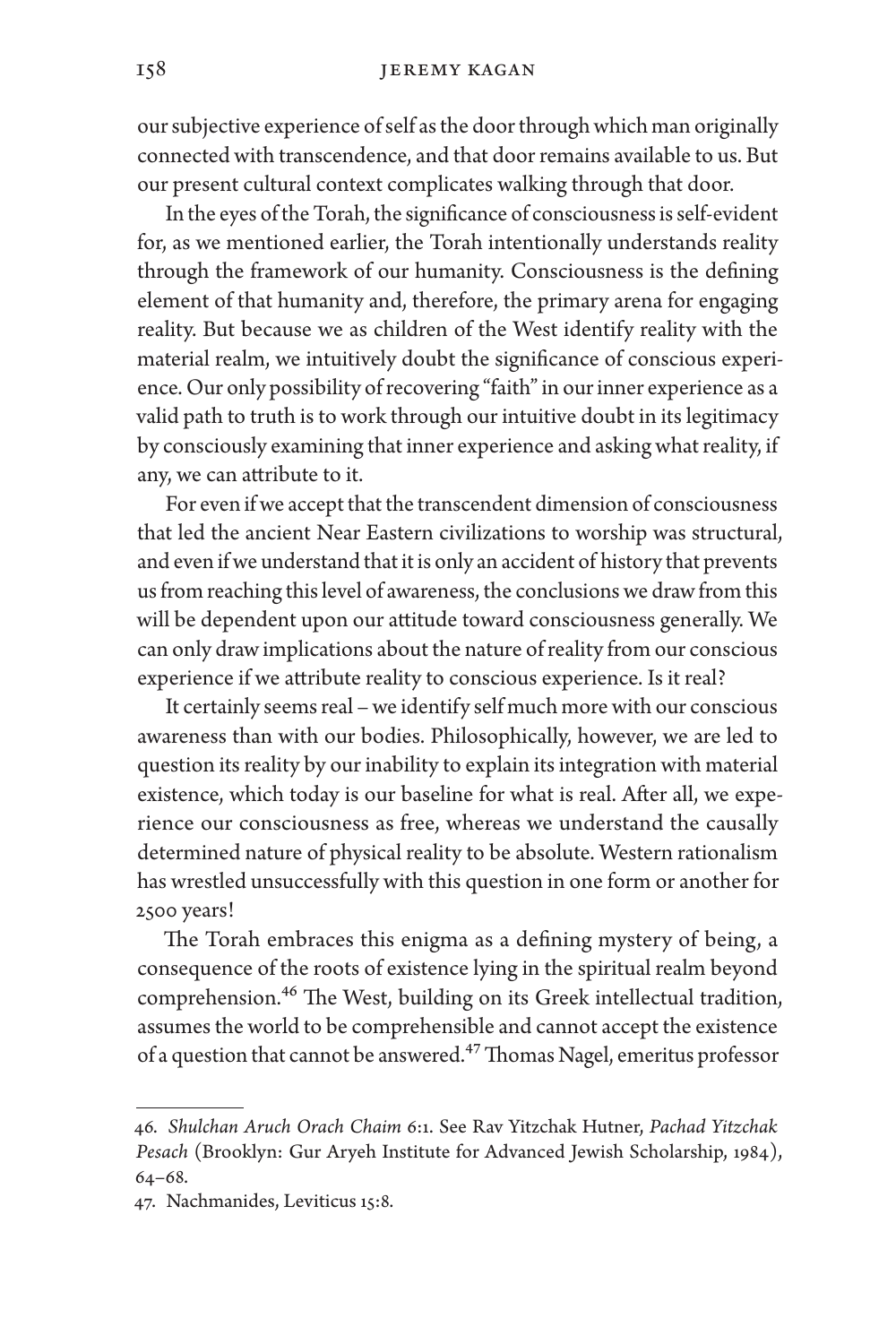of Philosophy at NYU, in his book *Mind and Cosmos* considers the failure to answer this question a fatal indictment of Western materialism, one so serious it obligates us to search for an alternative interpretation of reality.<sup>48</sup> Traditionally, however, the philosophical approach has been that if two mutually exclusive things seem to exist together, we must be mistaken in thinking they both exist.

In the past, philosophers were inclined to reject the reality of physical existence in favor of the immediacy of consciousness. More recently, the compelling control given us by technology has made the denial of physical reality uncomfortably far fetched, so philosophers have begun to question and even deny the significance of consciousness. In its extreme version, the very existence of consciousness is denied, a position made tenable by the materialism of Rome. In this view, all that exists is matter. Man is to be understood as a physical entity in physical existence affecting the world in physically measurable ways, reducible to a mere input/output system.

This position is often attributed to Daniel Dennett, a respected academic philosopher. Dennett's ideas represent the endpoint of Roman materialism – unadulterated expression in its rawest form. The implication of Dennett's stance is absolute moral relativism. Moral relativism is not new. But in the past, it was usually attributed to our inability to *distinguish* moral truth. Dennett, however, denies that there is any such thing as moral truth, along with denying any basis to ideas and ideals whatsoever. With such a worldview, the possibility of God's existence does not even merit consideration.

We can argue with Dennett, but the acceptability of Dennett's position is indicative of the extreme poverty of inner awareness in our times. This limited self is reflected in our shallow expectations of our relationships with others. Researchers find that people readily accept and sometimes even prefer robots with their computerized brains as stand-ins for human beings to provide care, comfort, and relationship.<sup>49</sup> If we find ourselves interchangeable with a chunk of silicon, how can we attribute reality to conscious experience?

<sup>48.</sup> *Mind and Cosmos: Why the Materialist Neo-Darwinian Conception of Nature Is Almost Certainly False* (Oxford University Press, 2012).

<sup>49.</sup> See Sherry Turkle, *Alone Together* (New York: Basic Books, 2011). Turkle is an MIT professor in the sociology of technology. The entire book is both disturbing and relevant to this essay, but pp. 1–11 suffices to make this point.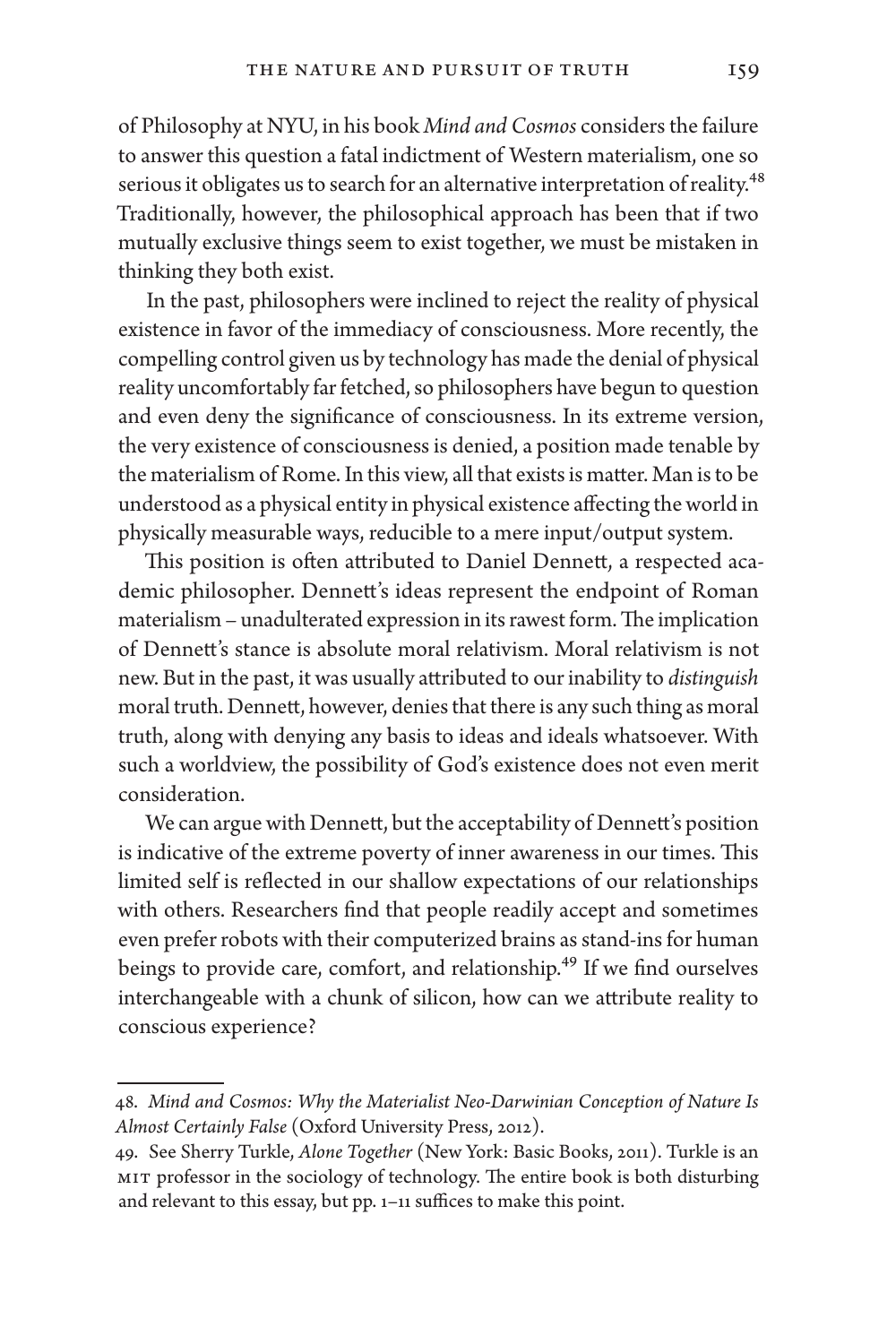Our default center of consciousness is so shallow that we have difficulty even engaging our subjectivity. We said that in the last stages of civilization, humanity is anchored in a subjective experience dominated by ego that blocks awareness of transcendence. Paradoxically, this ego-self, which is so strong that it excludes transcendent awareness, is so shallow and insignificant that it dissolves into our awareness of the world around us. Rather than reaching ultimate being by merging with our transcendent core, we forget self and must exert concerted effort to escape relating to ourselves as objects, which is the underlying origin of perspectival awareness.

This was already evident in the early stages of modernity when Descartes argued, "I think, therefore I am." With this he proved his own existence and launched modern philosophy. The extraordinary power of Descartes' *cogito* masks an odd dysfunction. Why should we vacate our subjective experience, our engagement of being, and turn to reason to prove our existence to ourselves? It is like taking a picture of a snow-capped peak and gazing at the photo to measure the mountain's majesty or asking a friend to decide if I love someone.

How can we build from this inner desolation to conviction in the existence of a transcendent dimension? We can explain the cultural history behind this state of affairs, discuss at length the shortcomings of materialism, and argue for the existence of a transcendent reality. But in our present state of impoverished inner experience we will not be able to shake doubt in the authenticity of faith. For that matter, with faith so unnatural, how can we be true to ourselves and choose to even make the attempt? This is the reason that Leo Strauss' support of Judaism, as unsatisfying as it is, seems friendly as a first approach. We lack the basis and context for a more powerful conviction in faith.

#### Choosing Depth

Work on this must begin with probing the question we raised about the nature of consciousness.<sup>50</sup> I think most of us retain "faith" that our non-

<sup>50.</sup> For recognition of God to be an honest option we would need to also address a point raised earlier – that our post-Greek vision of the world leaves no space for God as Creator. The Oral Torah, which the Jews began to develop in earnest under Greek rule, serves this purpose. The Oral Torah dissects reality down to its minutest details, then understands those details in the context of our relationship with God, consciously reconstructing them into an integrated world vision. This alone, however, does not provide the basis of faith, leaving us like a musician with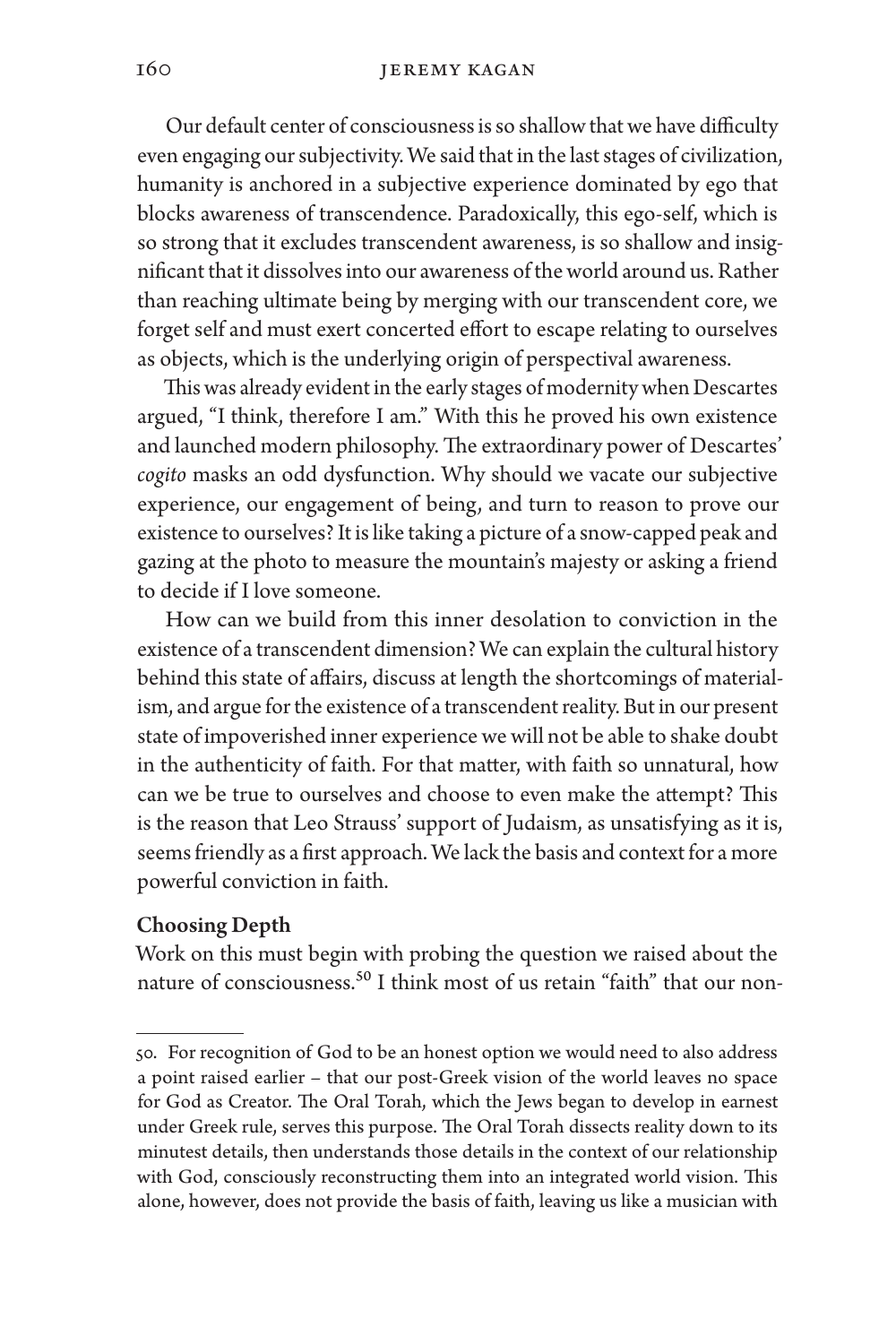physical, inner experience and awareness is a real dimension of reality – or is our opening to a real dimension of reality. Included in this is the conviction that ideals, values, and morality, whatever they might be, also have validity. We are compelled to say that someone harming another for no reason is not just an inconvenience for society – he is doing something *wrong*.

For most of us this remains, despite all our cultural baggage, a premise – an integral part of our reality. Torah would call such a conviction an aspect of our *daat*, an idea that were we to lose it we would no longer recognize ourselves. If we were to repudiate morality, an essential part of us would die.

The Sages would tell us this sensitivity is a consequence of the continuing vitality of our inner connection to God (*Shir Ha-Shirim Rabbah* 5:2). That is not necessarily obvious to us, but from our perspective, moral conviction at least confronts us with unavoidable and burning questions: What makes morality a reality? What is the basis of its truth? What is this ineffable inner awareness that I am that holds this conviction? Moral right and wrong is anchored outside of me, so where does that leave my self, which is inextricably tied to conviction in morality?

These questions were the starting point of my journey to faith. Not only does Western materialism fail to answer these questions, at this point in our cultural development it cannot even address them. This opened me to alternate visions and compelled me to explore them.

And even though my self is relatively shallow, I have been able to grow and deepen it over the years. This indicates to me that there is more, that my shallowness does not penetrate to the full depths of self and being and, therefore, not to the full depths of existence. In other words, my subjectivity, my being, is not "objective subjectivity," but my growth indicates to me in what direction that lies.

In the end, the significance of consciousness cannot be proven one way or the other, which makes the conclusion we draw on the question and our conviction in it a premise. I have argued that what we accept as premises are a direct outgrowth of the nature of our inner experience. While this changes over historical time, it can also be altered to a degree through

great technique and no passion. The body of the relationship can be recovered in this way, but its heart needs something more. This something more can only come through engaging consciousness on another level. See the Gaon of Vilna's commentary on *Shir Ha-Shirim* 1:5.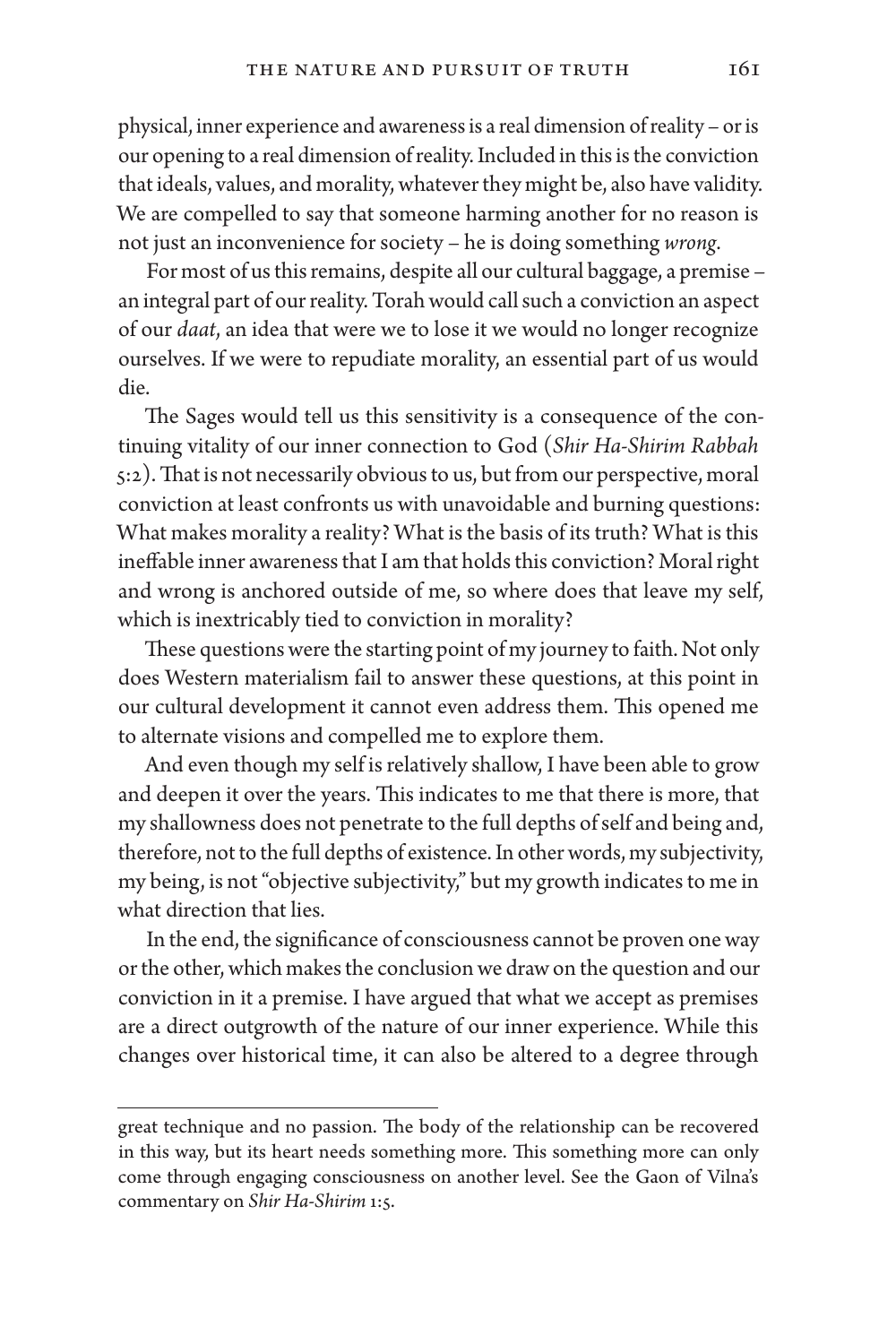concerted effort. We can develop our conscious awareness to the point where its significance is compelling.

When Strauss discussed the differing premises of the philosopher and the Torah Jew, he identified acceptance of the existence of God as the one that separates the two camps. A modern person not raised in religion – the philosopher – finds inexplicable the possibility that anyone would accept God's existence as a premise. How could anyone hold as compellingly obvious something we find utterly implausible, something that looks more like a convenient fantasy born of weakness and self-interest than a fundamental truth? Strauss' debate would be much more interesting if belief in God was seen as a conclusion rather than as a premise. The divergence in premises between the philosopher and the religious Jew is better located in their attitudes toward consciousness. Is it real? Is it the primary reality? We can all accept this as a relevant question. How we each answer it determines how seriously we take the universal awareness of transcendence that characterized consciousness in the ancient world and the possibility of honest, genuine faith today.

#### More Complete Self

The Sages view the historical process that has led to our present circumstances as purposeful. It expands the scope of meaningful choice to include recognition of spirituality and all that it entails. We must choose how we relate to the realities available to us – the modes of engagement of the world with their implications for who we are on the most fundamental of levels. In the eyes of the Sages, our loss of intuitive faith allows us to grow up and take responsibility for our relationship with God.<sup>51</sup>

We recognize how critical it is that we seize this challenge when we realize how much of ourselves is missing. The shift from Near Eastern spirituality to Western materialism is roughly comparable to switching from an artistic mode of engagement to a scientific one. When we contemplate a flower as a scientist, for example, we may discover a chemical that cures a dreaded disease. But if we cannot also look at it as an artist, something of immeasurable worth is sacrificed – the wonder of the flower's beauty. Forgoing the artistic perspective does not just diminish the flower; it fundamentally diminishes us. Our world is the mirror in which we see ourselves reflected. Whatever facets of our humanity are not enlisted in

<sup>51.</sup> *Yoma* 29a. See Rav Tzadok Ha-Kohen, *Resisei Laila* 53.